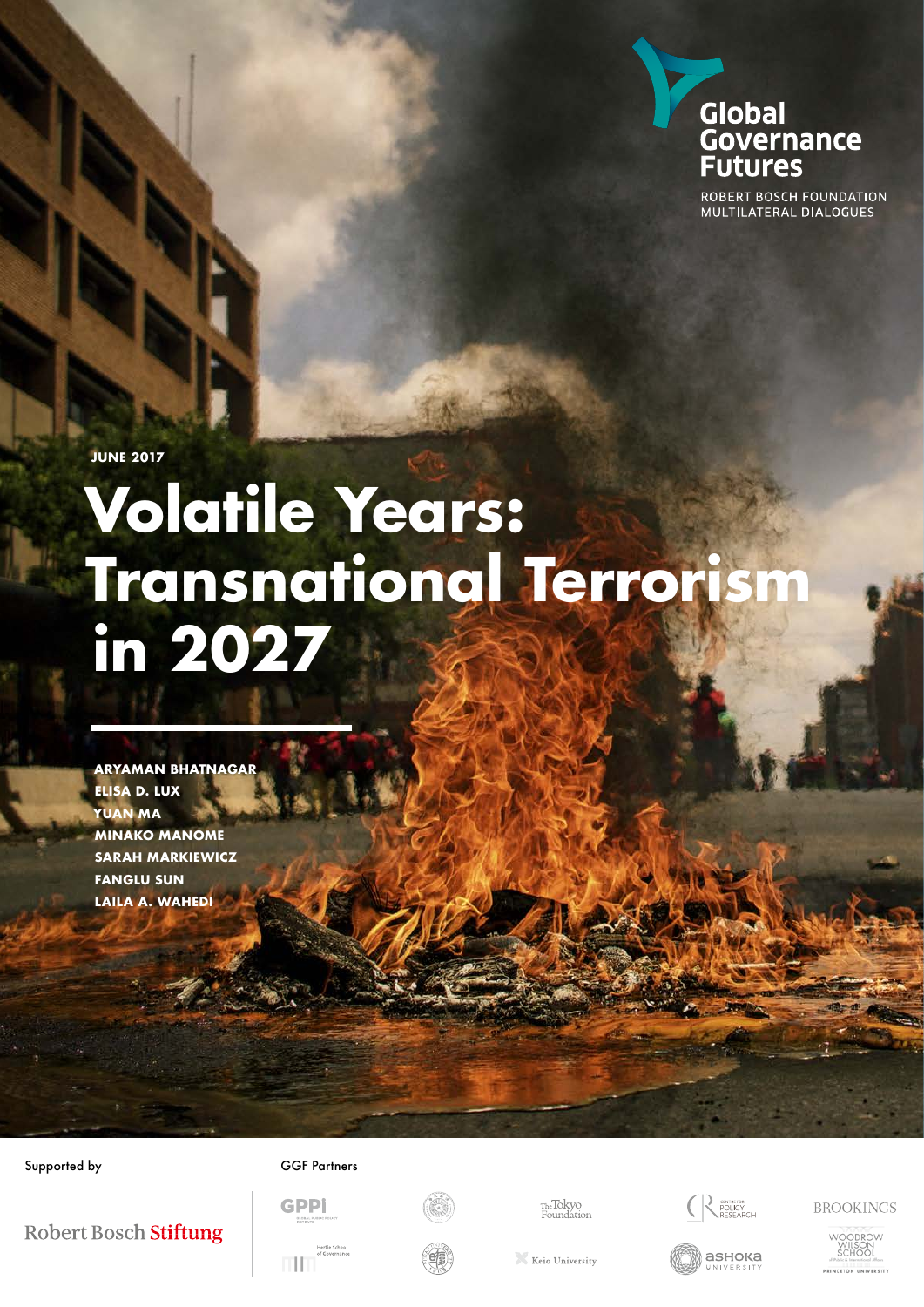## **Acronyms**

| <b>CSTO</b>   | Collective Security Treaty Organization                      |  |  |
|---------------|--------------------------------------------------------------|--|--|
| <b>CT</b>     | Counter-terrorism                                            |  |  |
| <b>CVE</b>    | Countering Violent Extremism                                 |  |  |
| <b>DDoS</b>   | Distributed Denial of Service                                |  |  |
| EU            | European Union                                               |  |  |
| <b>IED</b>    | <b>Improvised Explosive Device</b>                           |  |  |
| <b>IMU</b>    | Islamic Movement of Uzbekistan                               |  |  |
| <b>IoT</b>    | Internet of Things                                           |  |  |
| <b>ISIL</b>   | Islamic State of Iraq and the Levant                         |  |  |
| <b>ISIL-K</b> | Islamic State of Iraq and the Levant-Khorasan                |  |  |
| <b>MENA</b>   | Middle East and North Africa                                 |  |  |
| <b>NATO</b>   | North Atlantic Treaty Organization                           |  |  |
| <b>OBOR</b>   | One Belt, One Road initiative                                |  |  |
| <b>OIC</b>    | Organization of Islamic Cooperation                          |  |  |
| <b>OSCE</b>   | Organization for Security and Co-operation in Europe         |  |  |
| <b>PVE</b>    | Preventing Violent Extremism                                 |  |  |
| <b>RDWTI</b>  | RAND Database of Worldwide Terrorism Incidents               |  |  |
| sco           | Shanghai Cooperation Organization                            |  |  |
| <b>UN</b>     | <b>United Nations</b>                                        |  |  |
| <b>UNRCCA</b> | UN Regional Centre for Preventive Diplomacy for Central Asia |  |  |
| VR.           | Virtual reality                                              |  |  |

*Cover image: Pawel Janiak*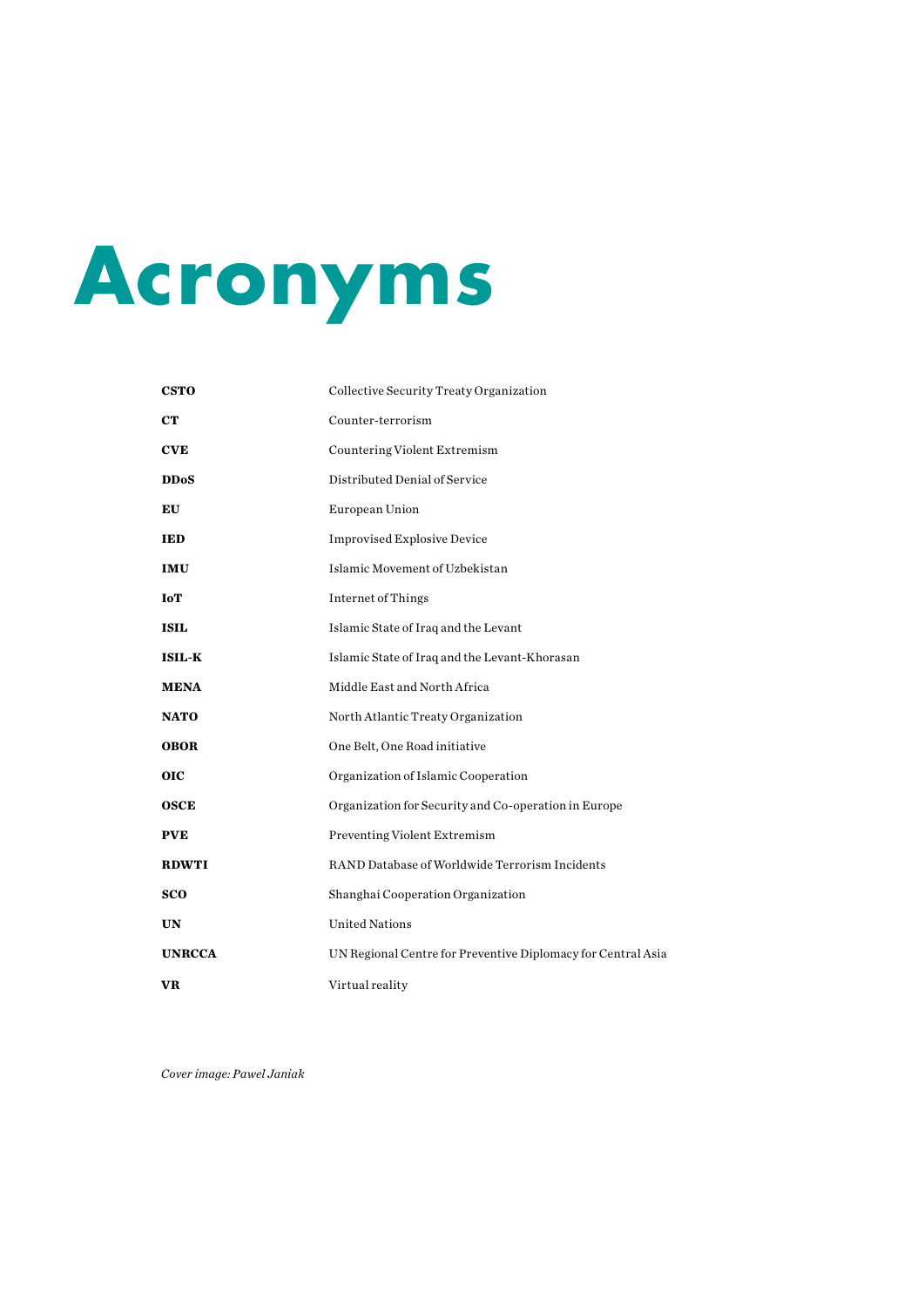## **Table of Contents**

- **About the Program 02**
- **Executive Summary 04**
- **Introduction 06**
- **Scenario A: Central Asia A New Hotbed for Takfiri Terrorism 08**
- **Scenario B: Back to the Future The Rise of Populist Terrorism 15**
- **Opportunities, Threats, and Major Insights 21**
- **Scenario-Planning Methodology 27**
- **Fellows of the Transnational Terrorism Working Group 32**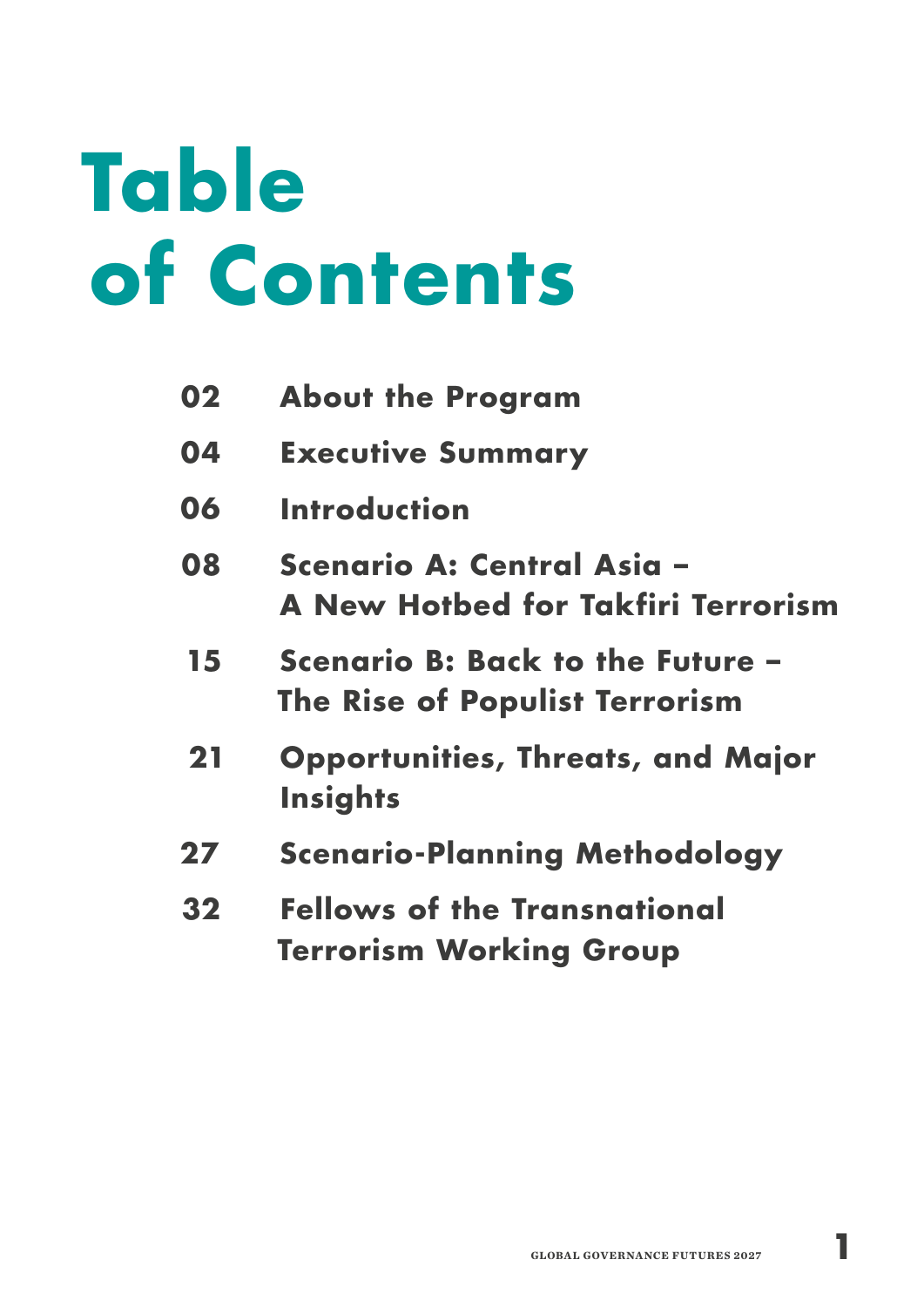## **About the Program**

The Global Governance Futures program (GGF) brings together young professionals to look ahead 10 years and recommend ways to address global challenges. Building on a decade of successful rounds of the GGF program, GGF 2027 convened 25 fellows from Germany, China, Japan, India, and the United States (five from each country). Over the course of 2016 and 2017, the fellows participated in four dialogue sessions: in Washington, DC (May 8–12, 2016), Tokyo and Beijing (September 18–24, 2016), New Delhi (January 15–19, 2017), and Berlin (June 11–15, 2017).

The GGF 2027 fellows – selected from a highly competitive field of applicants from the public, private, and non-profit sectors – were assigned to one of three working groups that focused on data governance, global health and pandemics, and transnational terrorism. Utilizing instruments from the field of futures research, the working groups produced scenarios for their respective

 areas of focus. In addition to learning about and then implementing the scenario planning methodology, our fellows met with leading policymakers and experts from each participating country, whose insights helped shape the scenarios. Based on their findings, the fellows produced a range of publications – including this report – that present the process of creating histories of possible futures.<sup>1</sup>

The GGF team based at the Global Public Policy Institute (GPPi) works closely with the fellows to help them achieve their goals, and in the process, cultivates a community that will extend beyond the duration of the program, thanks to a growing and active alumni network.

1 The findings, interpretations, and conclusions expressed in this report are those of the authors and do not represent the views of the organizations they work for.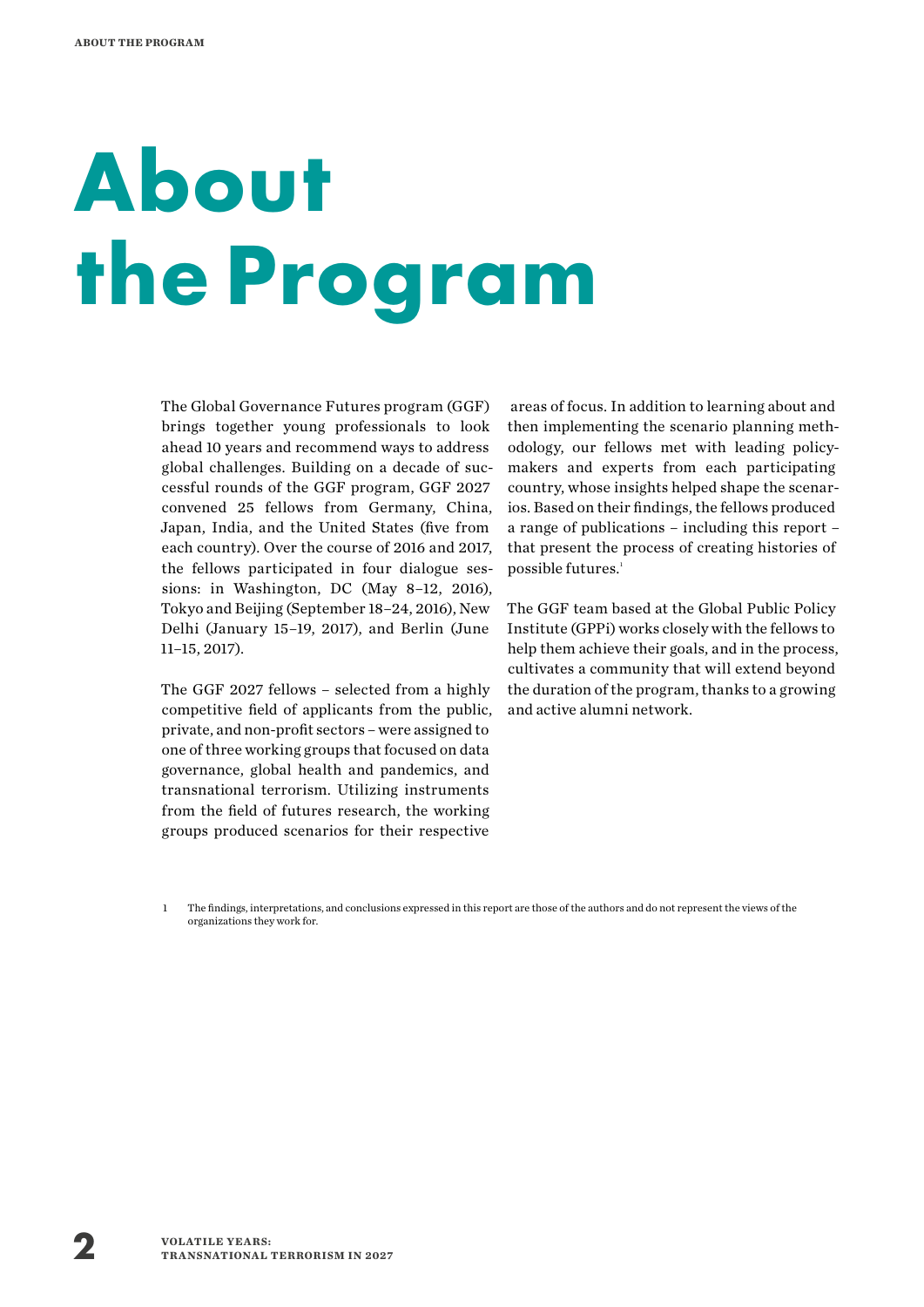GGF is made possible by a broad array of dedicated supporters. The program was initiated by GPPi, along with the Robert Bosch Stiftung. The program consortium is composed of academic institutions, foundations, and think tanks from across the five participating countries. The GGF partners are GPPi, the Hertie School of Governance, the Brookings Institution, the Woodrow Wilson School of Public and International Affairs, the Tokyo Foundation, Keio University Tsinghua University, Fudan University, Ashoka University, and the Centre for Policy Research.

The core responsibility for the design and implementation of the program lies with the GGF program team at GPPi. In addition, GGF relies on the advice and guidance of the GGF steering committee, made up of senior policymakers and academics. The program is generously supported by the Robert Bosch Stiftung.

The fellows of the transnational terrorism working group would like to thank the organizers of GGF 2027, the Robert Bosch Stiftung, and everyone else who contributed to making the program possible – especially Thorsten Benner, Johannes Gabriel, Mirko Hohmann, Eka Rostomashvili, and Joel Sandhu. We are also grateful to TAU for its design work, Oliver Read and Maddie Wells for editing, and colleagues at GPPi and the GGF alumni for commenting on this report.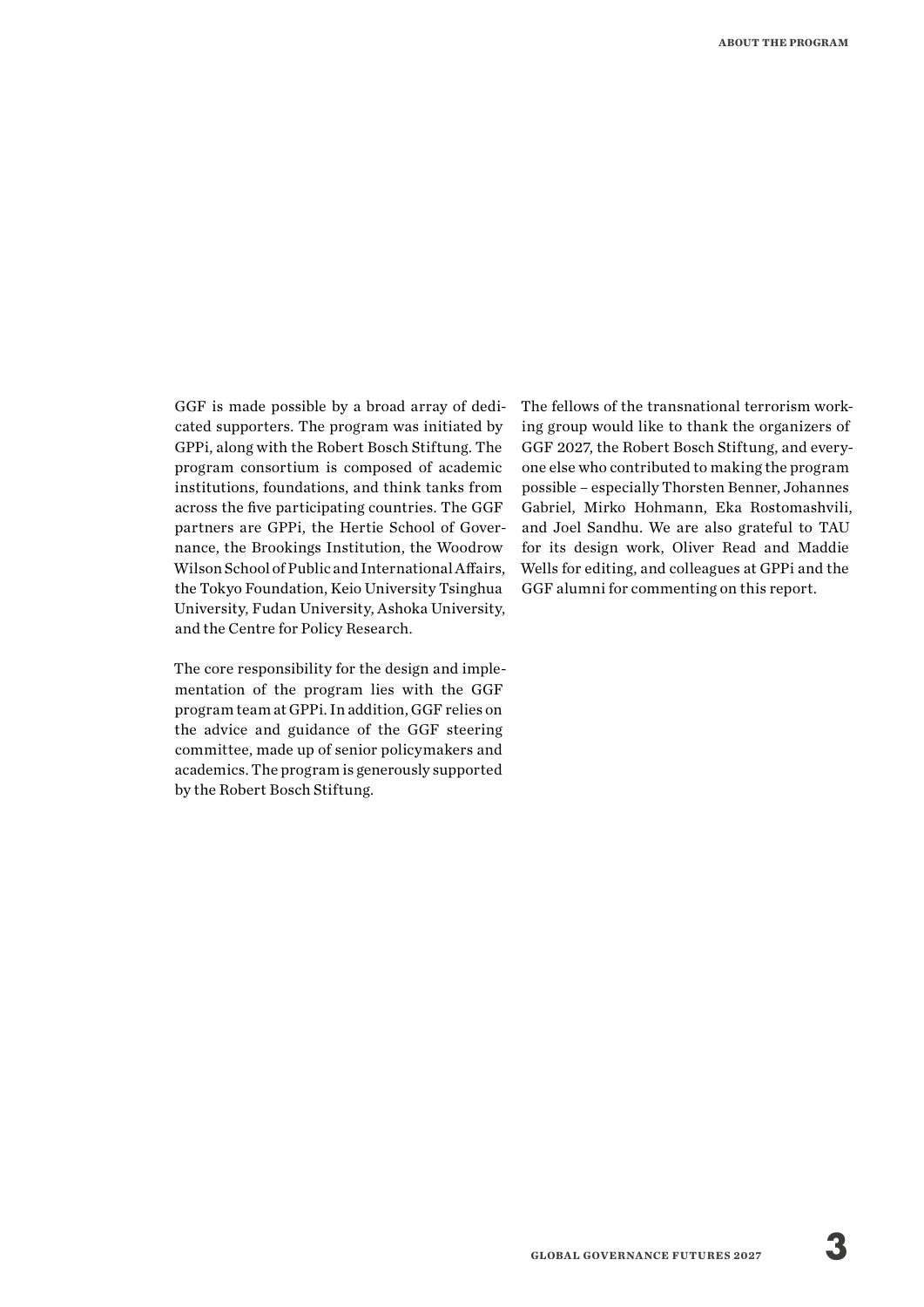## **Executive Summary**

In recent years, technological advancements, globalization, attacks carried out on home soil by foreign fighters and lone wolves, and the rise of transnational takfiri terror<sup>2</sup> organizations, such as the Islamic State of Iraq and the Levant (ISIL), have forced policymakers around the world to wake up to the changing nature of transnational terrorism. While unstable regions with weak political and security structures and limited socioeconomic opportunities in the so-called "Islamic belt" remain vulnerable to radical takfiri movements, the established democracies in the West are no less susceptible to such ideological persuasions and their related security challenges. The latest increase in lone wolf attacks in Europe, the United States, and in parts of Asia highlights the threat posed by takfiri terrorism. At the same time, the rise of populism in the West has shown that feelings of disenfranchisement, marginalization, and social impotence are not exclusive to any social or religious group. We believe that in the future the terrorism landscape will be much more varied than it is today, both in terms of its geography and drivers of radicalization. In this report, we present two scenarios that explore the evolution of these different strands – takfiri and populist terrorism – over the next decade.

#### **SCENARIO A: CENTRAL ASIA AS A NEW HOTBED FOR TAKFIRI TERRORISM**

Scenario A spotlights the Fergana Valley in Central Asia as a new hotbed for transnational terrorism in 2027. Terror hotspots in the Middle East, South Asia, and Africa continue to remain volatile. These hotspots – along with the threat of home-grown terrorism in the West and overall geopolitical developments – draw attention away from developments in Central Asia. These developments, which take place gradually over a decade, are brought about by a combination of factors in Central Asian republics, including changes and ruptures in the state apparatus, power struggles, primarily at the elite level, overall weak governance, and a lack of reforms and socioeconomic opportunities. Adding to this mix, there is an influx of militants (both Central Asian and foreign) into the region, as well as their assimilation into existing local terror and crime networks. Taken as a whole, these developments act as a springboard for increased terrorist activity in the Central Asian region.

<sup>2</sup> This report employs the term "takfiri terrorism" to denote a form of terrorism that is based on a militant Salafist ideology. The term "takfiri" is derived from the Arabic *takfīr*, or "unbelief," related to the noun *kāfir*, meaning "unbeliever." A takfiri is one who believes that those who do not share their religious convictions are unbelievers, Muslim and non-Muslim alike. Takfiri terrorism is a form of terrorism that is perpetrated against those designated as "unbelievers." This term is in circulation in English, however it is not as widely employed as terms such as jihadist or Islamic terrorist. We prefer the term as it creates some semantic distance between Islam and terrorism, acknowledging that violent, radical Muslims are not representative of the Islam practiced by the overwhelming majority of Muslims, who suffer more from this form of terrorism than non-Muslims.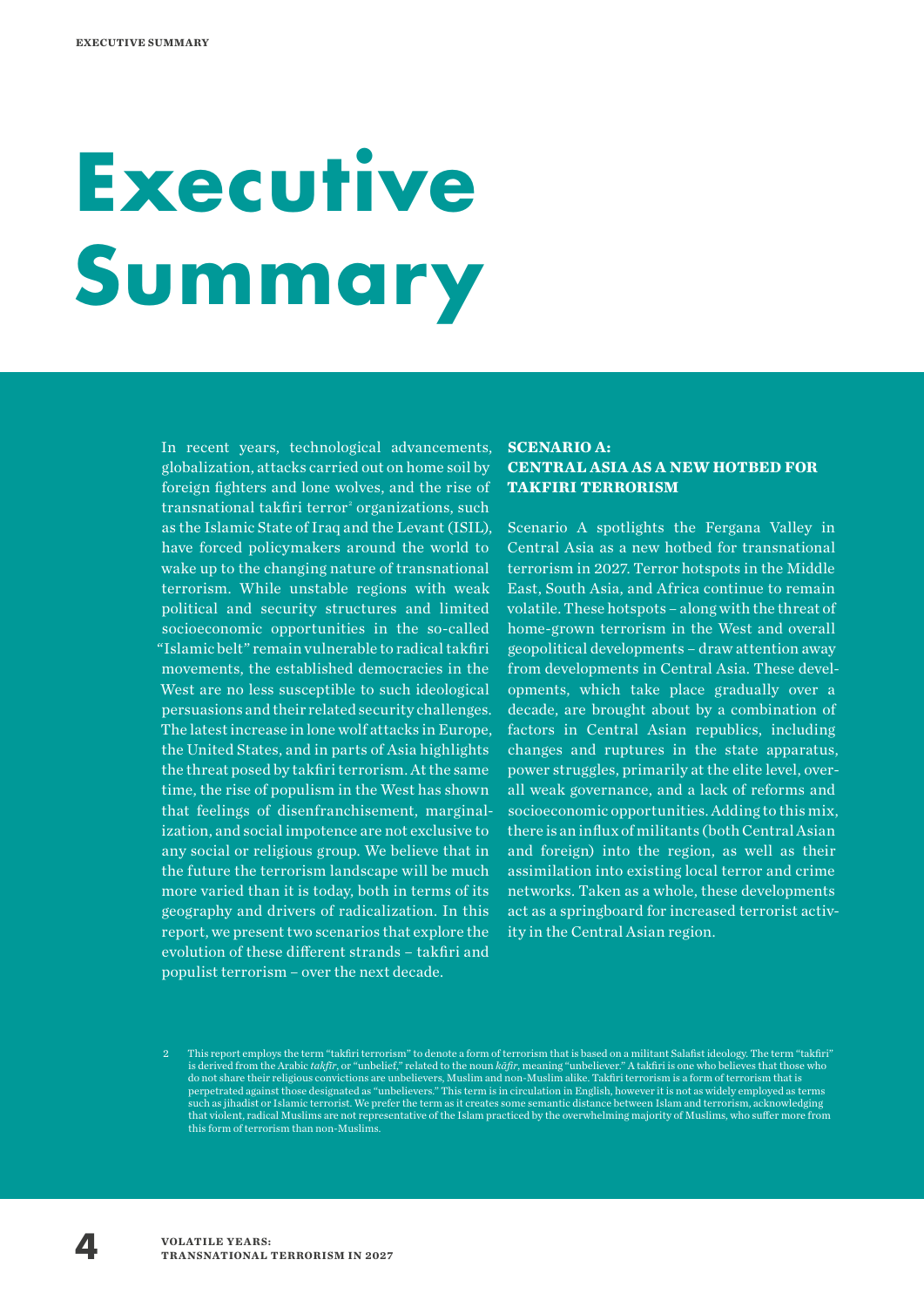#### **SCENARIO B: THE RISE OF POPULIST TERRORISM**

By contrast, our second scenario focuses on new waves of decentralized "populist" terrorism in established and seemingly stable societies in Europe, the Americas, and Asia. The threat of violent takfiri terrorism is superseded by a much more diffuse threat emanating from disaffected individuals who use terrorism as an expression of frustration. Populism, deep-seated social divisions, and labor market disruptions fuel this scenario, while affordable, advanced technologies enable the terrorists to expand their reach. Connected through loose networks, these individuals target what they perceive to be the sources of their discontent. The threat of populist terrorism thus arises less from traditional hotbeds in fragile states than from domestic challenges within developed economies. The result is a terror landscape in which targets and perpetrators are increasingly random and difficult to predict.

The scenarios offer two distinct possible answers to the question of what transnational terrorism could look like in 2027. While they focus on different actors in different parts of the world, they can coexist in the same future world. Further, they share several important insights:

- › Terrorism will continue to spread globally over the next decade, gaining in attraction and variety. Business as usual is not an option. Without addressing the economic causes and institutional systems attached thereto, the threat from transnational terrorism will continue to increase.
- › Any effort to tackle terrorism needs to maintain a balance between addressing imminent threats, through instituting higher security measures, and ensuring the protection of people's rights, i.e., to privacy. Counter-terrorism (CT) measures must be in accordance with human rights.
- › Takfiri terrorism will continue to be a key security challenge in many regions, with new hotspots for transnational terrorism emerging over the next decade, in addition to the threat emanating from parts of the Middle East, Africa, and South Asia.
- › By the end of 2027, non-takfiri terrorism carried out by disgruntled individuals, or "populist terrorism," will gradually become more mainstream in developed economies in Europe, Asia, and the Americas. Terrorist violence of this nature is more random and difficult to detect and contain.
- › Pre-emptive and preventive measures should be an immediate priority to prevent the spread of terrorism described above.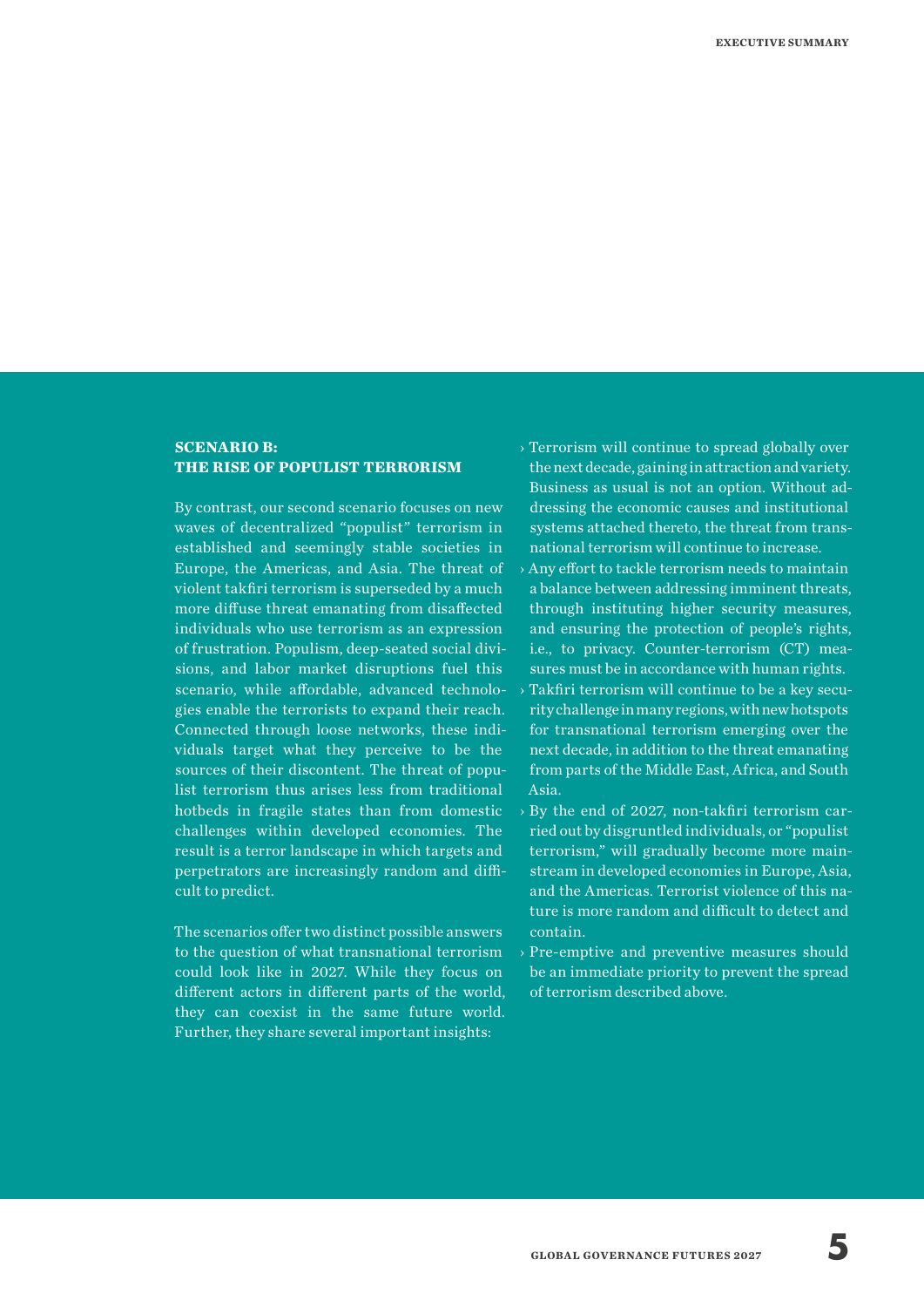## **Introduction**

Transnational terrorism has entered a new round of geographical expansion. While most attacks occur in countries with a significant Muslim population,<sup>3</sup> no place in the world seems to be exempt from this security threat. The nature of terrorist attacks encompasses a vast spectrum, from highly organized group endeavors to lone wolf attacks. Today, terrorism is one of the most widely perceived security threats, dominating headlines and government agendas alike.

Terrorism, including transnational terrorism, is not a new or recent phenomenon. Rather, it has existed historically in a variety of forms. For instance, at the end of the 19<sup>th</sup> century and the beginning of the  $20<sup>th</sup>$  century, anarchists attacked European and American heads of state; in the 1970s and 1980s, left-wing revolutionary groups such as the Red Brigades, the Angry Brigade, and the Red Army Faction perpetrated transnational terror, with attacks across Western Europe and Japan. Since September 2001, takfiri terrorists have assumed center stage.

Considering the changing face of terrorism over the years, the Global Governance Futures 2027 working group on transnational terrorism explored the question: what could transnational terrorism look like in 2017? We worked from an understanding of terrorism as the unlawful use of violence and intimidation by a cohesive group of non-state actors or a loosely defined network of individuals, predominantly against civilians,

non-combatants, and infrastructure, committed in the pursuit of political, economic, or ideological aims. Terrorism serves to create an atmosphere of fear, often through the element of surprise. Perpetrators may capitalize on creating fear to challenge a status quo or coerce a society or government towards a particular goal.<sup>4</sup> By extension, transnational terrorism denotes a terrorist activity that involves victims, perpetrators, targets, supporters, and/or territory from more than one country.<sup>5</sup> Transnational terrorist groups may have a regional or global vision; individuals or groups may, however, also be willing to be part of a global terrorist network, even if their acts are local.

The nature of transnational terrorism in 2027 naturally depends on how related trends, and those already evident today, evolve over the course of the next 10 years. Is takfiri terrorism likely to dominate policy and public discourse, as it has over the course of the last two decades since 9/11? Or will other types of terrorism fueled by non-religious grievances – such as socioeconomic inequalities, racial and class polarization – emerge as well and be seen as a comparable security threat to religiously motivated terrorism? Will terrorism be the handiwork of a centralized, hierarchical group, or perpetrated by loose networks or individuals? Are the established flashpoints in the Middle East, and to an extent in Africa and South Asia, likely to dominate the world's attention as they do today? Or



<sup>3</sup> In 2015, 50 percent of all terrorist attacks took place in Afghanistan, India, Iraq, Pakistan and the Philippines; 69 percent of total casualties due to terrorist attacks occurred in Afghanistan, Iraq, Pakistan, Syria, and Yemen. The major findings and trends from the 2015 Global Terrorism Database, as compiled by the National Consortium for the Study of Terrorism and Responses to Terrorism, can be found here: http://www.start.umd.edu/news/2015-global-terrorism-database-now-available.

<sup>4</sup> The scope, variation, and employment of the definition according to varying contexts, cultures, and power configurations should also be recognized.

<sup>5</sup> See: Enders, Sandler, and Gaibulloev, "Domestic Versus Transnational Terrorism: Data, Decomposition, and Dynamics," Paper, 2010. http://wenders.people.ua.edu/uploads/2/6/3/8/26382715/domestic\_trans\_ms\_final.pdf. Accessed April 9, 2017.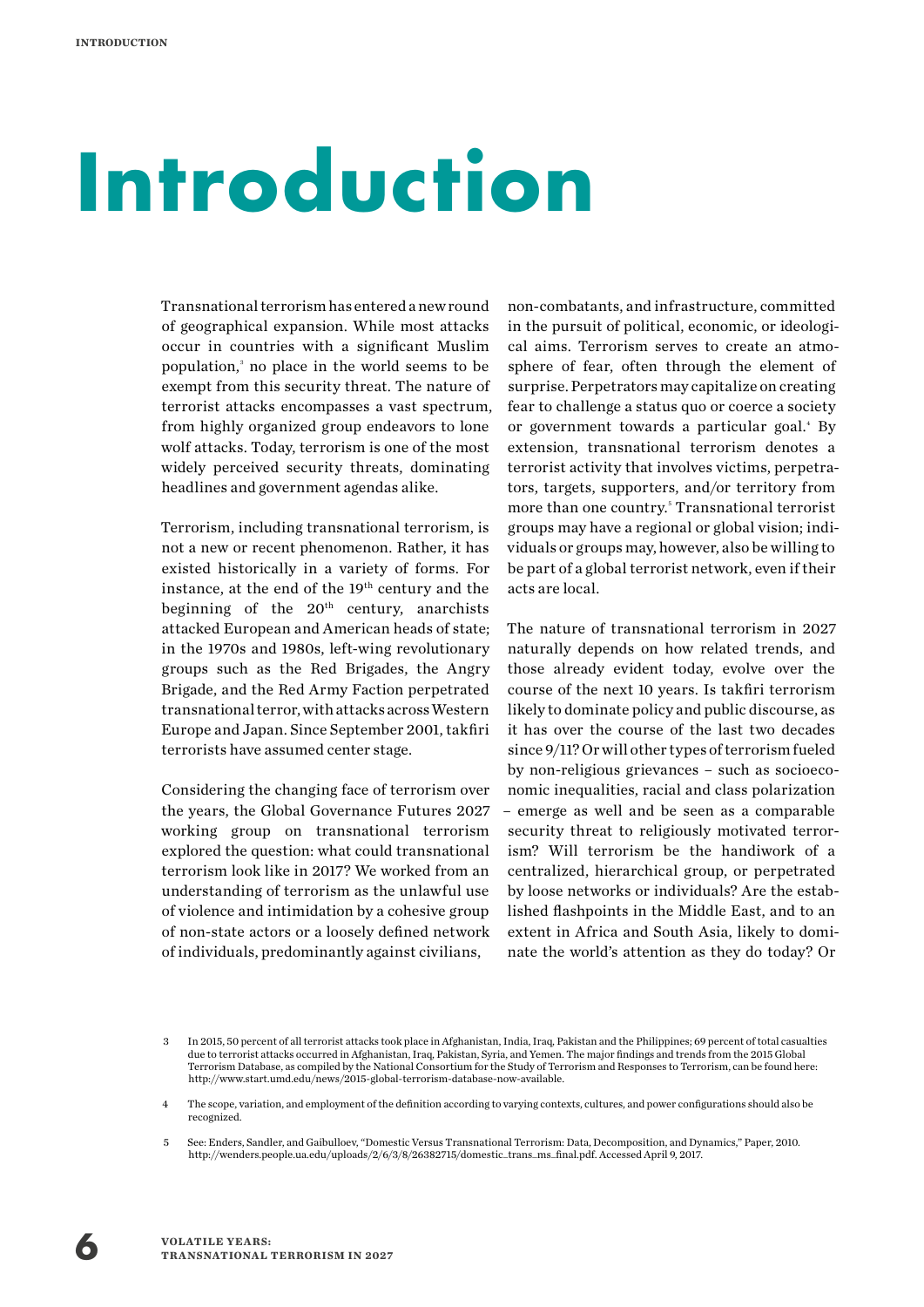will new terror hotspots emerge in other parts of the world, necessitating international attention? How could the democratization of technology, automation, and the growing digitalization of the globe fuel terrorism?

These are some of the questions that form the basis of our scenarios, which trace possible developments within transnational terrorism over the next 10 years. The first scenario explores the emergence of the Fergana Valley in Central Asia as a new hotbed for transnational terrorism, resulting from a combustion of structural and political changes in the Central Asian republics, socioeconomic factors, and the influx of takfiris into the Valley from the Middle East and Afghanistan. The second scenario focuses on the rise of populist terrorism driven by deep-seated social divisions, populism, and severe labor market disruptions.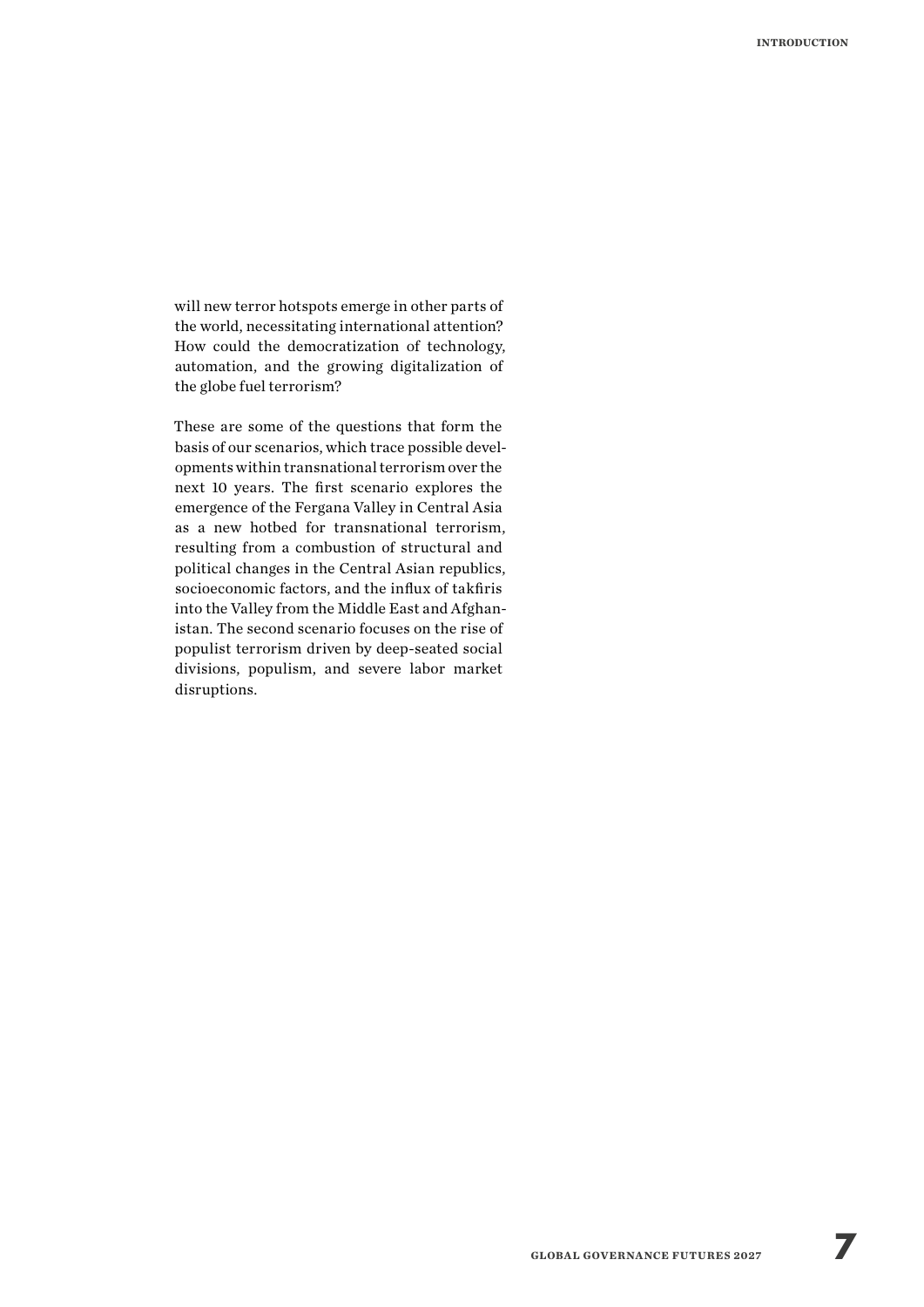## **Scenario A: Central Asia – New Hotbed for Takfiri Terrorism**

### **Snapshot of the Future**

By 2027, close to a decade after a ceasefire agreement in Syria that saw the dismantling of ISIL, militant takfiri terrorism continues to exist, albeit in a more fragmented manner. It has spread through a crisis belt extending from the Maldives through Indonesia, over South Asia, to Yemen, and into Africa. The Middle East and Africa remain volatile, and the established flashpoints in these regions continue to dominate both media headlines and the political and security agendas of the international community, especially of Western countries. With attention directed toward the Middle East and Africa, along with the threat of homegrown terrorism in the West, a blind spot emerges when it comes to other regions in this crisis belt.

Central Asia falls victim to this myopic vision, where developments in the Fergana Valley leading to its emergence as a new hotbed for terrorism go largely unnoticed by Western powers. By 2027, the Valley – about 22,000 square meters in size and spanning parts of Uzbekistan, Kyrgyzstan, and Tajikistan – serves as an operational base for a network of Central Asian and foreign militants.<sup>6</sup> This is the culmination of several factors: structural changes and ruptures in the state apparatus in the region, leading to weaker governance and security blind spots; lack of reforms and socioeconomic opportunities; and the return of militants from the Middle East and Afghanistan over the course of the decade, and their assimilation into the existing terror networks, bolstering local groups, such as the Islamic Movement of Uzbekistan.

<sup>6</sup> During Soviet rule, the Fergana Valley was under the centralized control of Moscow and part of the Soviet military-industrial complex. Following the disintegration of the Soviet Union, poorly demarcated borders caused tensions among Kyrgyzstan, Tajikistan, and Uzbekistan, which are the three neighboring countries, each containing parts of the Valley. The Valley's population consists primarily of Kyrgyz, Tajiks, and Uzbeks, with sizeable respective minorities in all three countries. This region is also regarded as a religiously conservative part of Central Asia. While demographic developments in the Valley have led to an increase in population, the resources available in the area remain scarce. The Fergana Valley is known to be a potential melting pot for militant takfiri groups. A combination of these factors make it a potential security flashpoint.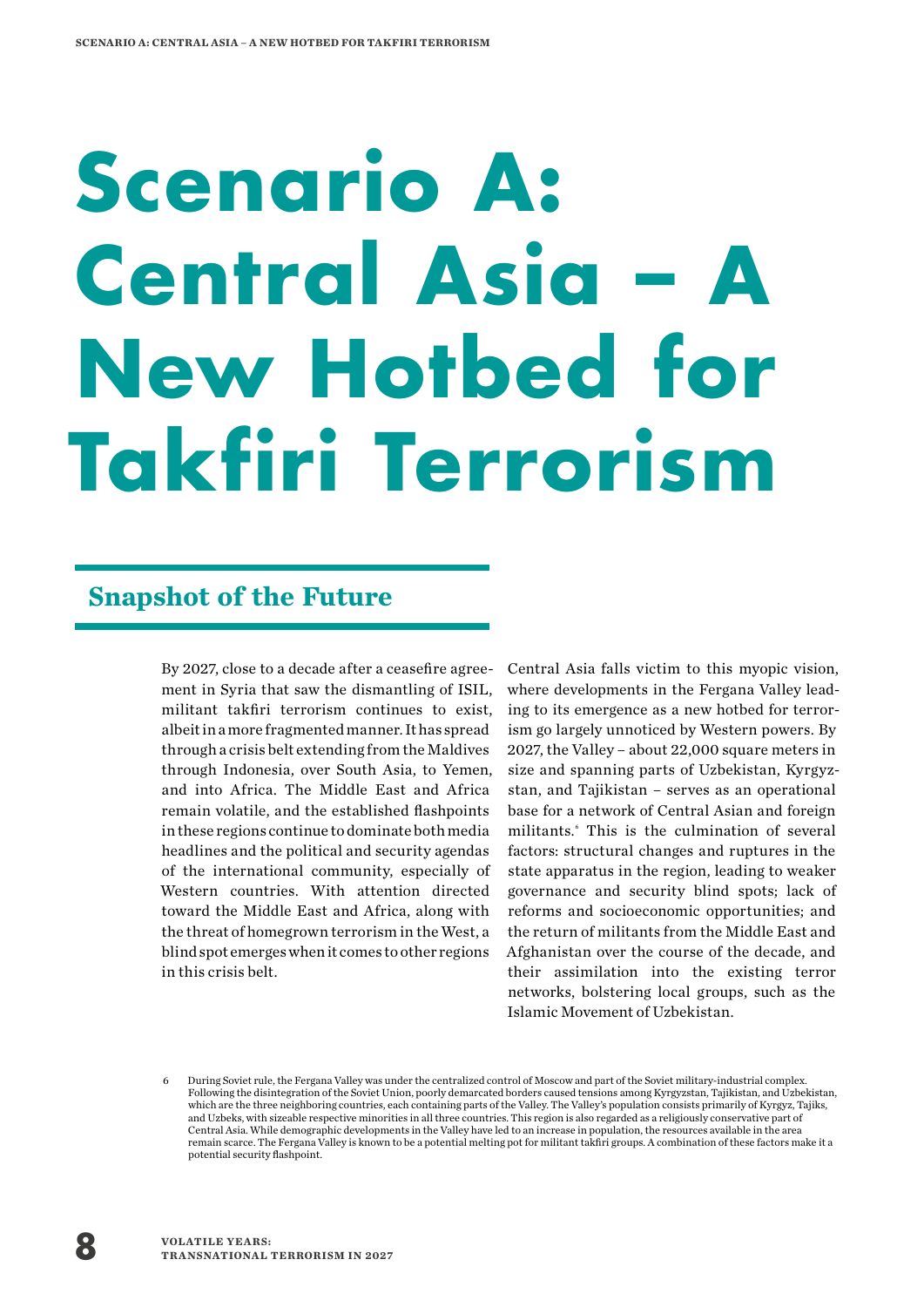Unlike their Western counterparts, Russia and China are concerned by the developments in their neighborhood; nevertheless, they fail to adequately address the threat posed by the unfolding situation in the Fergana Valley. While they take measures to enhance security, they do

not play a more proactive role in addressing this challenge until the mid-2020s. It is only after Chinese interests in the region are targeted by Uighur militants operating from the Valley that they begin to acknowledge the increased threat.<sup>7</sup>



### **How We Got There**

#### **RELEVANT GLOBAL DEVELOPMENTS**

In 2017, the Counter-ISIL coalition made significant advances in the Middle East. Despite the progress in Iraq, such as the retaking of Mosul, ISIL remained active within Syria. Moreover, terrorist incidents continued to occur throughout 2017 in the MENA region, the Horn of Africa, the Sahel, and Europe. Concurrently, some ISIL

fighters began to leave the Middle East, following an order from ISIL leader Abu Bakr al-Baghdadi. Many Central Asian takfiris fighting in the region returned to the Fergana Valley.

This period also saw small-scale terrorist incidents – carried out by European takfiris returning from the Middle East – in Western European countries, including France, Germany, Spain,

<sup>7</sup> Uighurs are an ethnic Turkic group, practicing Islam, based in China's Xinjiang province. The East Turkestan Islamic Movement, which has a pan-Islamic vision and the East Turkestan Liberation Organization, which has a pan-Turkic vision, are two of the Uighur militant groups that are struggling for greater autonomy from China.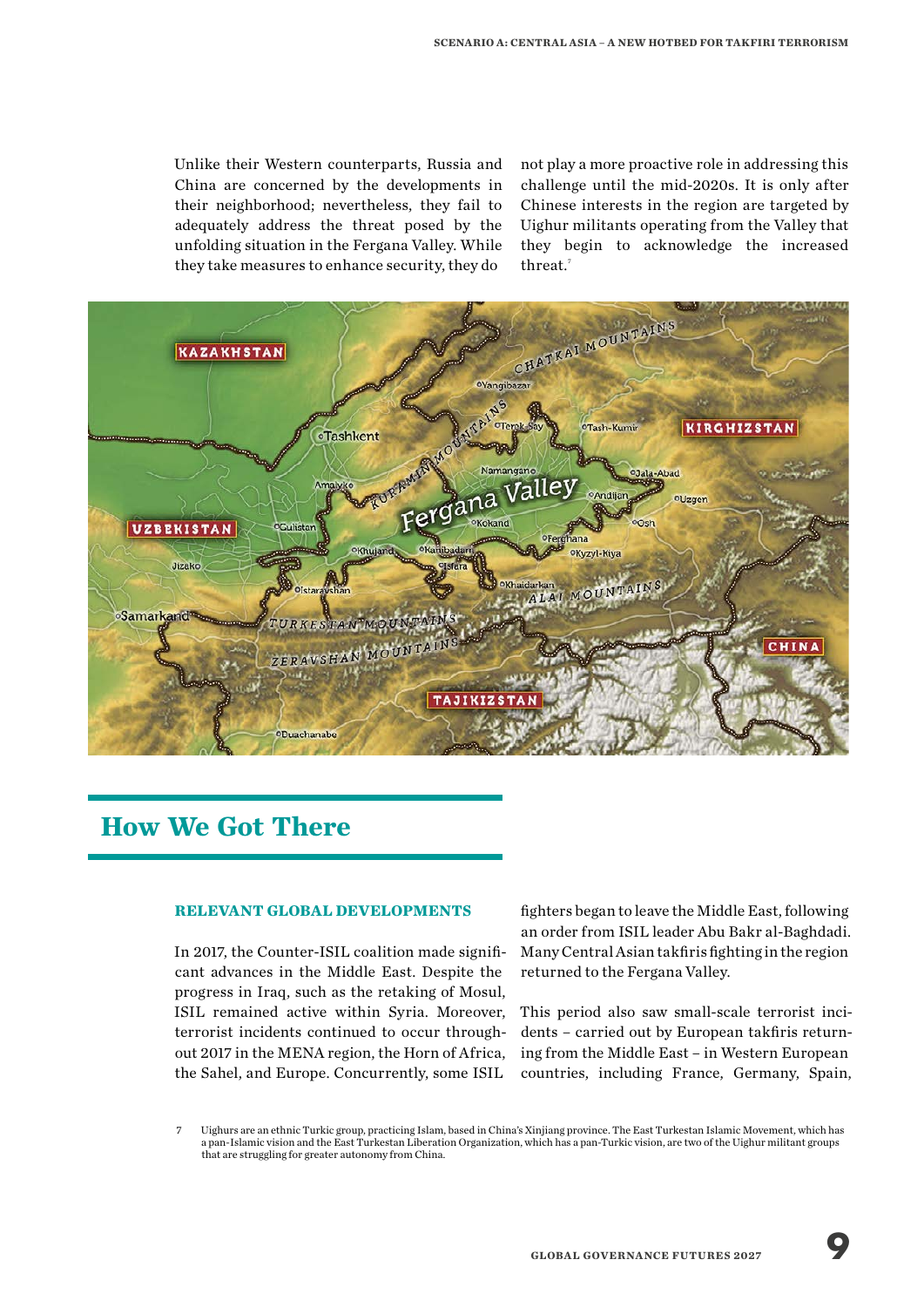and Sweden. In France alone, for instance, more than 17 small-scale incidents occurred in 2017 and 2018. European leaders subsequently agreed to enhance security measures within the European Union and to renew the EU's Internal Security Strategy. Stronger security measures were imposed at airports and in public places; additionally, intelligence sharing and international and European cooperation were strengthened. In the United States, President Donald Trump declared that his cabinet would prioritize counterterrorism in America's foreign policy while reiterating his electoral promise to reassess, and potentially downscale, US international military cooperation. At the United Nations, despite further impetus for countering violent extremism and substantive reforms under the leadership of UN Secretary-General António Guterres, international cooperation on underlying root causes and core conflicts remained weak due to geopolitical differences among key players, in particular Security Council permanent members Russia, China, and the United States.

Meanwhile in the Middle East, Turkey, Iran, and Russia were instrumental in forging a successful ceasefire agreement in Syria between rebel groups and the government in 2018. The implementation of the political arm of the agreement, which included provisions on constitutional reforms, elections, decentralization, governance, and rehabilitation of refugees, became drawn out, continuing until 2020.

Following meetings between re-elected Russian President Vladimir Putin and President Trump in June 2018, the United States agreed, with congressional approval (following Congressional elections in November 2018), to lift its sanctions on Russia. Russia and the United States subsequently reaffirmed closer cooperation on counter-terrorism (CT). On March 14, 2019, a joint US-Russia air operation resulted in the death of senior ISIL leaders. Within weeks, the White House and the Kremlin declared Syria and Iraq "ISIL-free zones." Conflicting and unconfirmed reports emerged, stating that al-Baghdadi was still alive and presumed to be hiding in either Yemen or Somalia.

At a 2020 US-Russia Summit on global affairs to wrap up the joint CT-ISIL campaign, President Trump announced that all remaining US troops would be withdrawn from Afghanistan by 2021. This announcement was soon followed by a similar declaration from NATO.

## **The Threat of Terrorism in Central Asia**

These developments at the global level had a profound impact on the security situation in Central Asia, especially in the Fergana Valley. While Syria underwent its own transition, Uzbekistan, too, witnessed major changes. In Uzbekistan, tensions rose both at the elite level and between the state and society. The optimism about possible reforms under the new Uzbek leader, Shavkat Mirziyoyev, who assumed office following the death of Islam Karimov in 2016, quickly evaporated. In the years following Mirziyoyev's ascendance, discontent within Uzbekistan due to institutional corruption, repressive

state policies, poor economic development, and lack of reforms – especially pertaining to freedom of expression, freedom of press, and the right to freedom of assembly – continued to grow, particularly in rural areas. The sudden death in 2019 of Rustam Inoyatov, head of the country's National Security Service since 1995, caused ruptures at the elite level. Although a succession plan was in place, political elites, sensing an opportunity, started vying with each other and with the security establishment for greater influence within the system. The lack of reform of the security agencies, in particular the decision not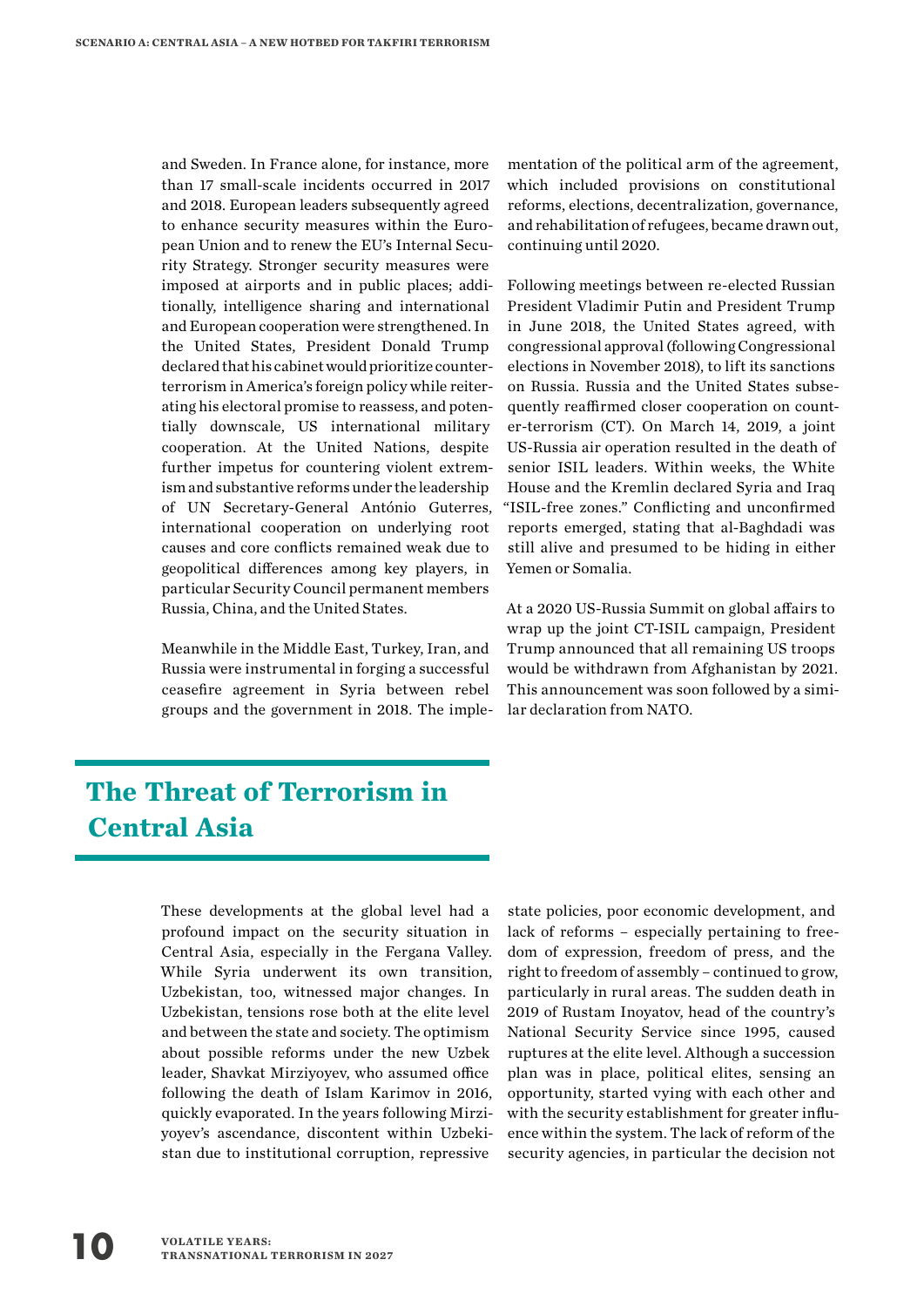to increase salaries for security personnel, caused resentment within the security establishment's lower ranks. Thus, the start of the new decade witnessed an intensification of the power struggle between the security sector and the ruling elite. This, in turn, led to weaker governance and security blind spots, and an apparent power vacuum in the Fergana Valley region.

Taking advantage of the fractured state of affairs, a number of Central Asian militant groups entrenched themselves in the Fergana Valley. The Islamic Movement of Uzbekistan (IMU)<sup>8</sup> became one of the most prominent of these groups. Its cause and ranks were strengthened by a confluence of events: the weakening of ISIL, the return of Central Asian (and other) militants from the Middle East to the region, and most importantly the IMU's efforts to attract these takfiris into their fold. The IMU developed a symbiotic relationship with the returnee takfiris: It facilitated the movement of these militants, allowing them to integrate themselves into the pre-existing terror network in the region. At the same time, the IMU became the main rallying point for the returnees, enhancing its own relevance in the process.

The influx of takfiris took place in three phases. The first phase started in 2017, when a number of foreign takfiris, fighting on ISIL's behalf in the Middle East, began to leave the region, with the Central Asian takfiris migrating eastwards towards the Fergana Valley. The second wave coincided with the decimation in 2019 of the ISIL leadership, which also saw several non-Central Asian takfiris – among them Uighurs – enter the Valley. Many of these takfiris could not return home following increased security measures and stricter punishments in their home countries, especially in Europe, for participating in armed conflicts abroad; this made the second wave more

diverse than the first. The Fergana Valley became an attractive option as the recent weakening of state control in Uzbekistan, along with weaker security apparatuses in Kyrgyzstan and Tajikistan, helped facilitate the cross-border movement of takfiris.<sup>9</sup> These returnees entered the Fergana Valley by slipping into Uzbekistan and Tajikistan from Afghanistan after travelling across Syria, Iraq, and Iran. The third wave began in 2024 following developments in Afghanistan, as described later.

The influx of takfiris into Central Asia following the second wave led to an increase in the radicalization of civil society, particularly in Uzbekistan, Kyrgyzstan, and Tajikistan. Weak governance, lack of reforms, and limited economic opportunities created fertile ground for takfiri propaganda. Further, radicalization was facilitated by clandestine funding from the Arabian Peninsula, especially from Saudi Arabia, to promote "religious education" in the form of Salafist ideology. These funds went discreetly to existing centers in these countries as well as to individual imams and scholars amenable to this ideology. Even a marginal increase in Salafist sympathies within civil society was used as a springboard by militants to promote takfiri ideology, building this ideology upon foundations laid by non-militant Salafism. It also led to the emergence of a loose network of sympathizers for these militants, based in the Fergana Valley.

Many Central Asians were drawn by the takfiris' and militant groups' offer of a strong religious identity in a society where the state ruthlessly clamps down on people's right to practice Islam in non-government sanctioned ways.<sup>10</sup> Even government officials themselves were not immune to its allure. In the summer of 2024, for

<sup>8</sup> The IMU was founded in the 1990s with the objective of creating an Islamic state in Uzbekistan. Originally an ethnic Uzbek movement, over the years its membership expanded to include other Central Asian ethnicities, such as Uighurs, Afghans, and even Arabs. Post-9/11, it emerged as a strong ally of Al-Qaeda, but in 2015 a number of IMU militants, including some senior leaders, swore allegiance to ISIL.

<sup>9</sup> The Fergana Valley is just one of the popular destinations for fighters fleeing Iraq and Syria at the time. Somalia, Libya, and Yemen also see a large influx of takfiris.

<sup>10</sup> Central Asian authorities have always been concerned about militant Islam and, over the years, have taken measures they deem necessary to address this challenge. Uzbekistan, for instance, has banned beards, outlawed Islamic dress, shut restaurants that refuse to sell alcohol, and warned teahouses not to celebrate the nightly end of the Ramadan fast with "Iftar" meals. In Kyrgyzstan, the authorities vet preachers to ensure mosque sermons do not stir up unrest.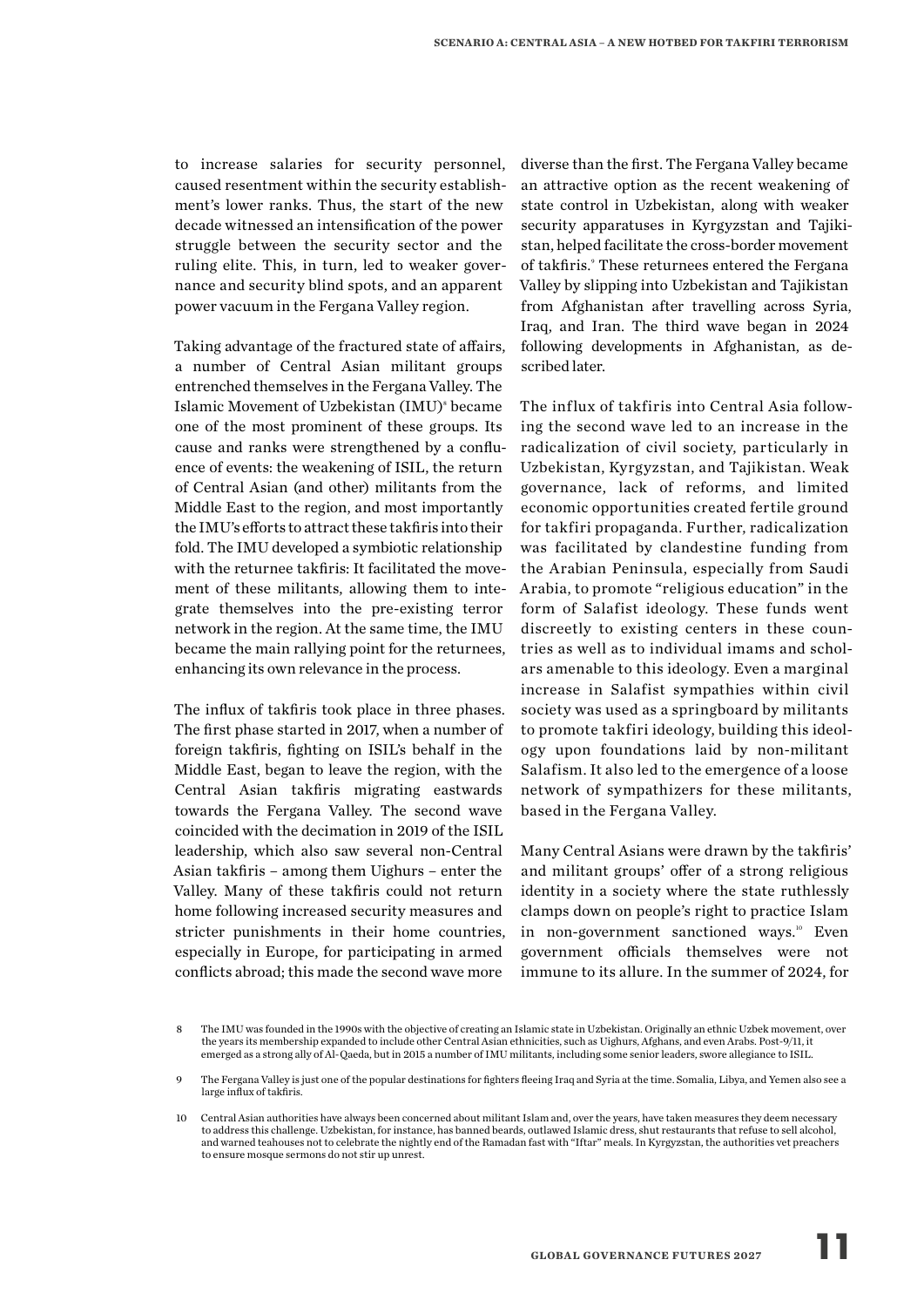instance, the police chiefs of major border districts in Uzbekistan, Tajikistan, and Kyrgyzstan, along with hundreds of policemen, announced their defection to the IMU, weakening the border security apparatus and enabling the entry of takfiris into the region. By 2023, the IMU had developed a close connection with organized criminal networks in Central Asia, offering them protection in the Fergana Valley. Through this cooperation, the IMU improved its economic standing and developed ties with state officials involved in organized crime.

By 2023, the IMU had established an operational base within the Fergana Valley. From here, it carried out a series of terrorist attacks in 2023 and 2024, including an attack on the Fergana Airport in Uzbekistan, a Chinese cinema in Isfara, Tajikistan, and a hotel in Osh, Kyrgyzstan.

Developments in Afghanistan, which shares a border with Uzbekistan and Tajikistan, have also had implications for the Fergana Valley. The withdrawal of US and NATO troops from Afghanistan in 2021 undermined the Afghan government's military campaign against the Taliban. With no side able to break the military stalemate, regional powers – Pakistan, China, and Russia – were able to broker a deal between Kabul and the Taliban in 2024, after years of efforts. Based on this arrangement, the Taliban secured a degree of autonomy in its strongholds in southern and eastern Afghanistan. In return, the Taliban had to expel all foreign fighters based in its territories, resulting in the third wave of takfiri migration. As the Central Asian and Uighur militants who were based in Afghanistan reached the Fergana Valley, the militants fighting under the banner of the ISIL branch in Afghanistan – ISIL-Khorasan (ISIL-K) – as well as the remaining Arab militants in the region, were systematically eliminated by the Russia-backed Taliban forces.

Following the third wave of foreign fighters into Central Asia and the increase in terrorist attacks, officials in Tashkent, Bishkek, and Dushanbe reached out to the Shanghai Cooperation Organization (SCO) and the Collective Security Treaty Organization (CSTO) for help. Despite the increasing threats, however, regional cooperation through these multilateral fora remained limited, as China and Russia underestimated the threat posed by the unfolding developments in the Valley, as explained later. These terrorist attacks also received little media coverage in the West, with interest in the region having waned following the withdrawal from Afghanistan.

By 2025, Western countries had become more inward-looking, continuing to focus on protecting and safeguarding their borders, with very little appetite for intervening abroad. For the United States and Europe, the primary threat from takfiri terrorism came from within. Despite the stringent security measures taken by European countries, European countries remained domestically vulnerable to this threat, as attested by small-scale attacks in Brussels (2022) and Paris (2024), and an ultimately foiled plan to target central London (2024). Parts of Africa (Somalia, Nigeria, Sahel) and certain areas of the Middle East continued to be hotspots and therefore dominated political agendas. Moreover, Western governments believed that Central Asian regimes were labeling anything terrorism to suppress political dissent, as they had done before. It was argued in Western policy circles that if such a threat existed in Central Asia, then China and Russia should step up to deal with the challenge.

### **Russia and China's Responses**

Russia and China were mindful of the developments taking place in their Central Asian neighborhood. However, neither perceived these

events as the most pressing security concern, and neither began to address underlying root causes for fear of alienating the Central Asian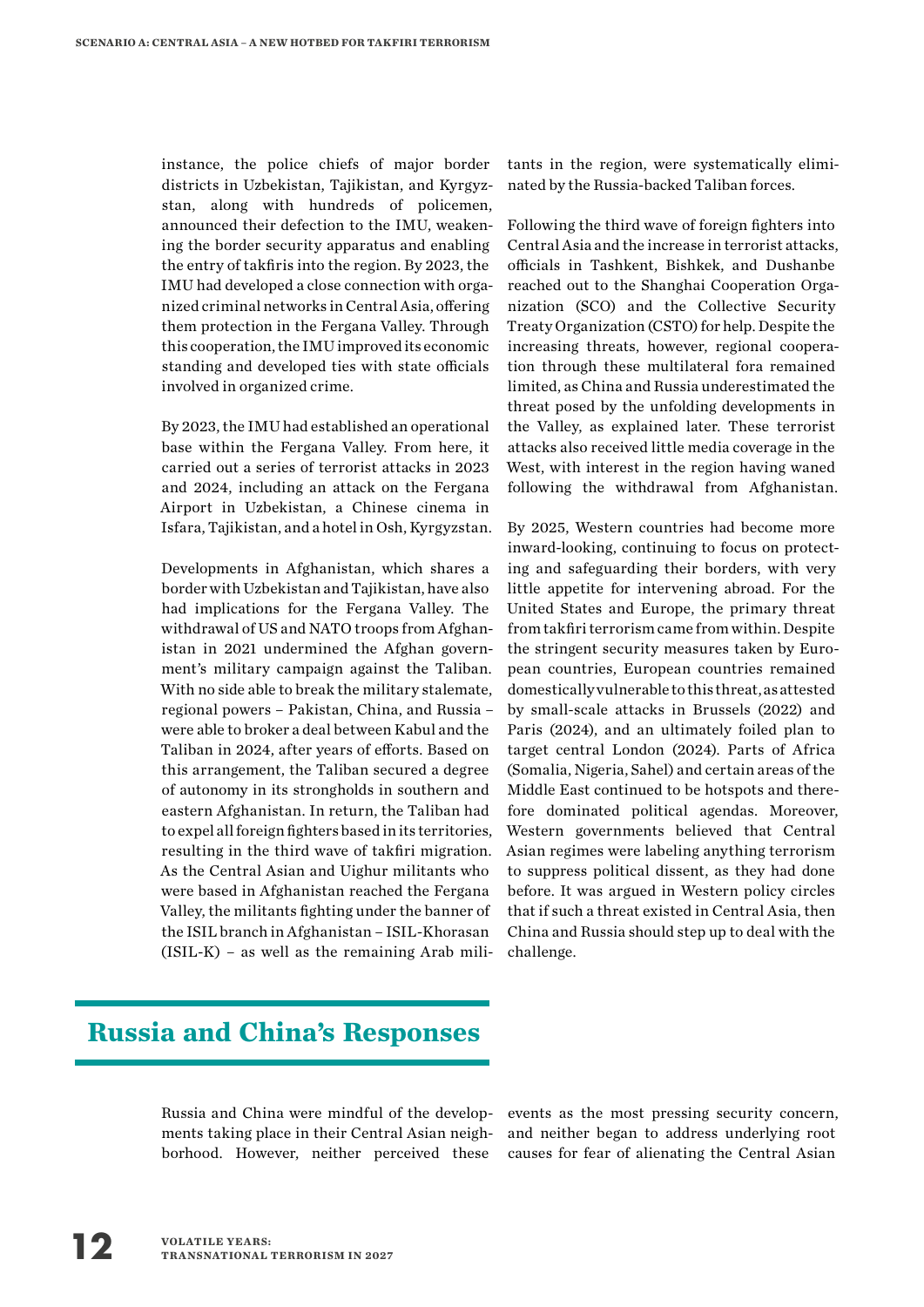parties. Russian foreign policy, for instance, was focused on its geopolitical core interests, in particular relations with Europe, China, and the US. In its more immediate neighborhood, Russia had to deal with fresh developments in Crimea, as well as an aggressive, anti-Russian government elected in Georgia in 2020, while also seeking to increase its presence in the Balkans. Moreover, until the end of the 2010s, Russia remained deeply involved with Syria. Beginning at the end of the 2010s, it also began to be diplomatically more assertive with Afghanistan. While Moscow was concerned with the unfolding situation in the Fergana Valley, it did not regard developments there to be a direct threat to its security, particularly as Kazakhstan continued to remain stable. It nonetheless took measures to prevent a spillover from its southern neighbors into its territories and stepped up its surveillance on the home front against migrant workers and its own Muslim population.

Likewise, China was slow to recognize the danger posed by the unfolding situation in the Fergana Valley. It was only following the spate of terror attacks in the region in 2023 and 2024 that concern grew; China had substantial economic interests in the region geared towards developing infrastructure for its One Belt, One Road (OBOR) project.<sup>11</sup> In 2023, it announced an additional assistance package of 30 billion USD to the Central Asian Republics towards this end. At the same time, China put pressure on Central Asian governments, especially Uzbekistan, Kyrgyzstan, and Tajikistan, to ensure greater security for its investment projects. Beijing's concerns grew as intelligence reports from 2025 suggested that the number of Uighur militants using the Fergana Valley as a training base – following the third wave of takfiri movement – had increased significantly. China signed security agreements with Tajikistan, Uzbekistan, and Kyrgyzstan to enhance intelligence sharing.

China's growing economic footprint in the region was accompanied by increasing anti-Chinese

sentiment, particularly in Kyrgyzstan and Uzbekistan. The Uighur militants capitalized on this anti-Chinese sentiment in Central Asia, using it to justify activities against China. While the IMU carried out another series of attacks in countries surrounding the Fergana Valley in 2026 and 2027, Chinese targets were also attacked for the first time in the region: in November 2026, a group of Chinese engineers working on a construction project in Tajikistan were killed in an explosion using improvised explosive devices; in May 2027, another OBOR site in Kyrgyzstan was attacked by Uighur militants; and in October 2027, a suicide bomb attack against the Chinese Embassy in Tashkent was thwarted. The foiled suicide bomber was identified as Uighur.

These attacks on Chinese targets rattled the political establishment in Beijing. During the SCO Summit in November 2027, China called upon Russia and the Central Asian republics to take the security threat emanating from the Fergana Valley more seriously, something that finds mention in the SCO Joint Declaration.

Now, in 2027, it is evident that takfiri terrorism not only remains a major security threat in the Middle East, South Asia, and North Africa, but a challenge in other parts of the globe as well – including Central Asia. This growth in terrorism shows us that international takfiris continue to be drawn to areas that are politically unstable and plagued by weak governance. After almost 30 years of countering takfiri terrorism, neglecting to address the root causes – a lack of socioeconomic opportunities, political marginalization, social impotence, state suppression of individual rights – will continue to make individuals susceptible to radical ideology. Trends such as digitalization, which lower the barrier for disaffected individuals to connect across space, will accelerate the pace at which social grievances are circulated, exacerbating any conflict situation present within society.

<sup>11</sup> The One Belt, One Road initiative is a China-led development strategy to enhance cross-continental connectivity and cooperation between China and the rest of the Eurasian region.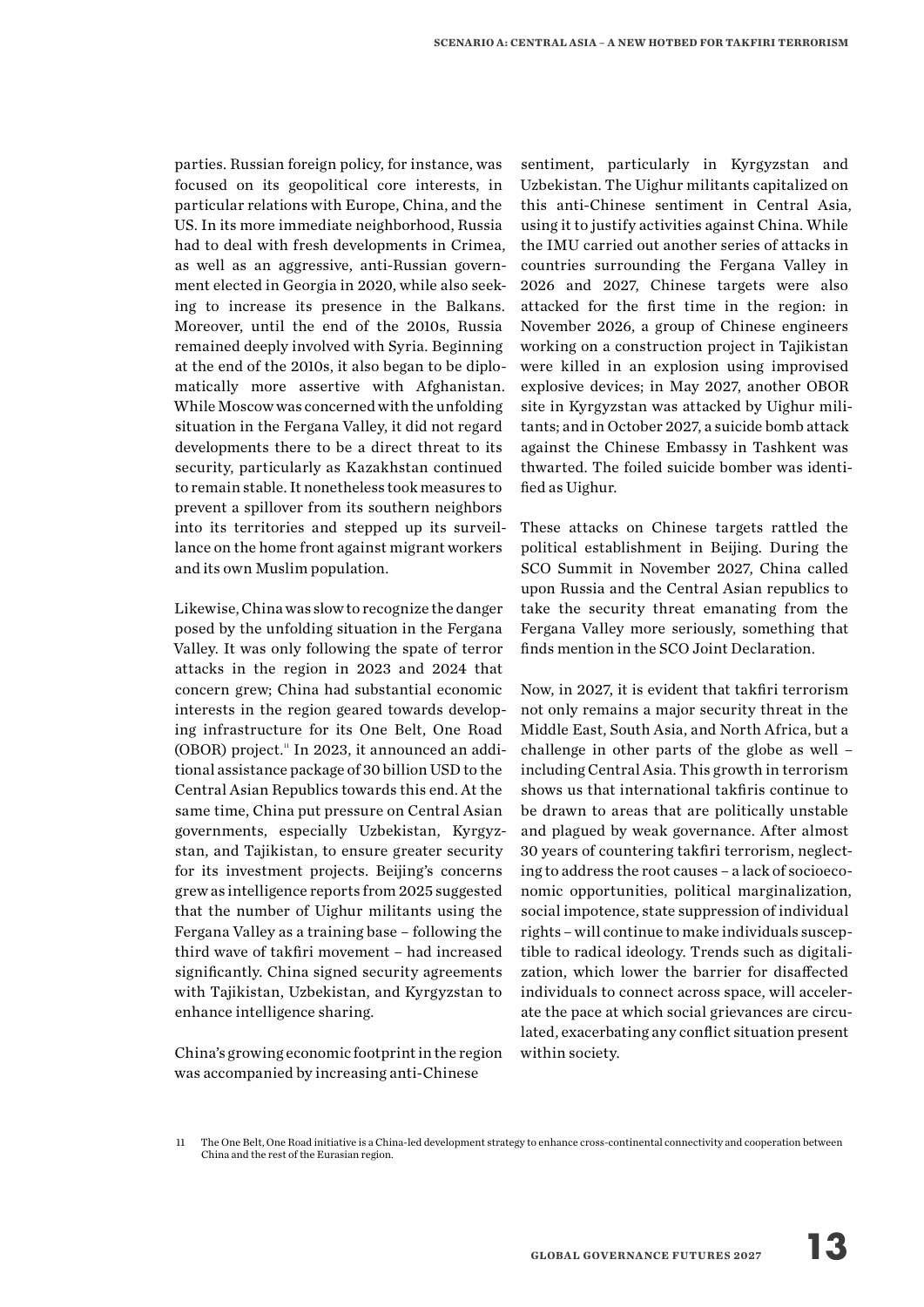## **Overview: Timeline of Events**

| <b>YEAR</b> | <b>CENTRAL ASIA</b>                                                                                                                                                                                                                                                                                                             |  |  |  |  |
|-------------|---------------------------------------------------------------------------------------------------------------------------------------------------------------------------------------------------------------------------------------------------------------------------------------------------------------------------------|--|--|--|--|
| 2017-2018   | > The first wave of takfiris travels from the Middle East to Central Asia.<br>> A series of terrorist attacks in Europe leads to enhanced security measures.                                                                                                                                                                    |  |  |  |  |
| 2018        | > The Syrian ceasefire agreement is signed in 2018, followed by a US-Russia CT agreement to fight ISIL.                                                                                                                                                                                                                         |  |  |  |  |
| 2019        | > Syria is declared an "ISIL-free Zone." Al-Baghdadi's whereabouts are unknown.<br>> The second wave of takfiris into Central Asia begins.<br>> Rustam Inoyatov, the head of the Uzbek National Security Service, dies, triggering a power struggle at the elite<br>level.                                                      |  |  |  |  |
| 2020        | > In Uzbekistan, the power struggle intensifies, leading to weak governance and the emergence of security blind<br>spots, including the Fergana Valley.                                                                                                                                                                         |  |  |  |  |
| 2021        | > The second wave of takfiri migration to Central Asia continues until 2021.                                                                                                                                                                                                                                                    |  |  |  |  |
| 2022        | > Takfiri terrorism strikes Brussels.                                                                                                                                                                                                                                                                                           |  |  |  |  |
| 2023        | > The IMU creates a de-facto operational base within the Fergana Valley and claims responsibility for a series of<br>attacks in Uzbekistan, Tajikistan, and Kyrgyzstan between 2023 and 2025, all planned from the Fergana Valley.<br>> China announces an economic package of USD 30 billion for Central Asian Republics.      |  |  |  |  |
| 2024        | > The Afghan government and Taliban reach an agreement, triggering the third wave of takfiris entering Central<br>Asia.<br>> A terror attack strikes Paris. An attempted attack on London is foiled.<br>> Several police chiefs in Uzbekistan, Kyrgyzstan, and Tajikistan, along with over 100 policemen, defect to the<br>IMU. |  |  |  |  |
| 2025        | > Chinese intelligence reports highlight a substantial increase in the number of militant Uighurs in the Fergana<br>Valley following the third takfiri wave.                                                                                                                                                                    |  |  |  |  |
| 2026        | > The IMU, further emboldened by a new takfiri wave, carries out another spate of terror attacks in the countries<br>bordering the Fergana Valley.<br>> A group of Chinese engineers attacked in an IED explosion in Tajikistan - the first ever attack on Chinese targets<br>in the region.                                    |  |  |  |  |
| 2027        | > Further attacks take place against Chinese targets in Central Asia.<br>> At a SCO summit, China calls upon Russia and Central Asian Republics to take the threat emanating from the<br>Fergana Valley more seriously. A SCO joint declaration outlines this threat.                                                           |  |  |  |  |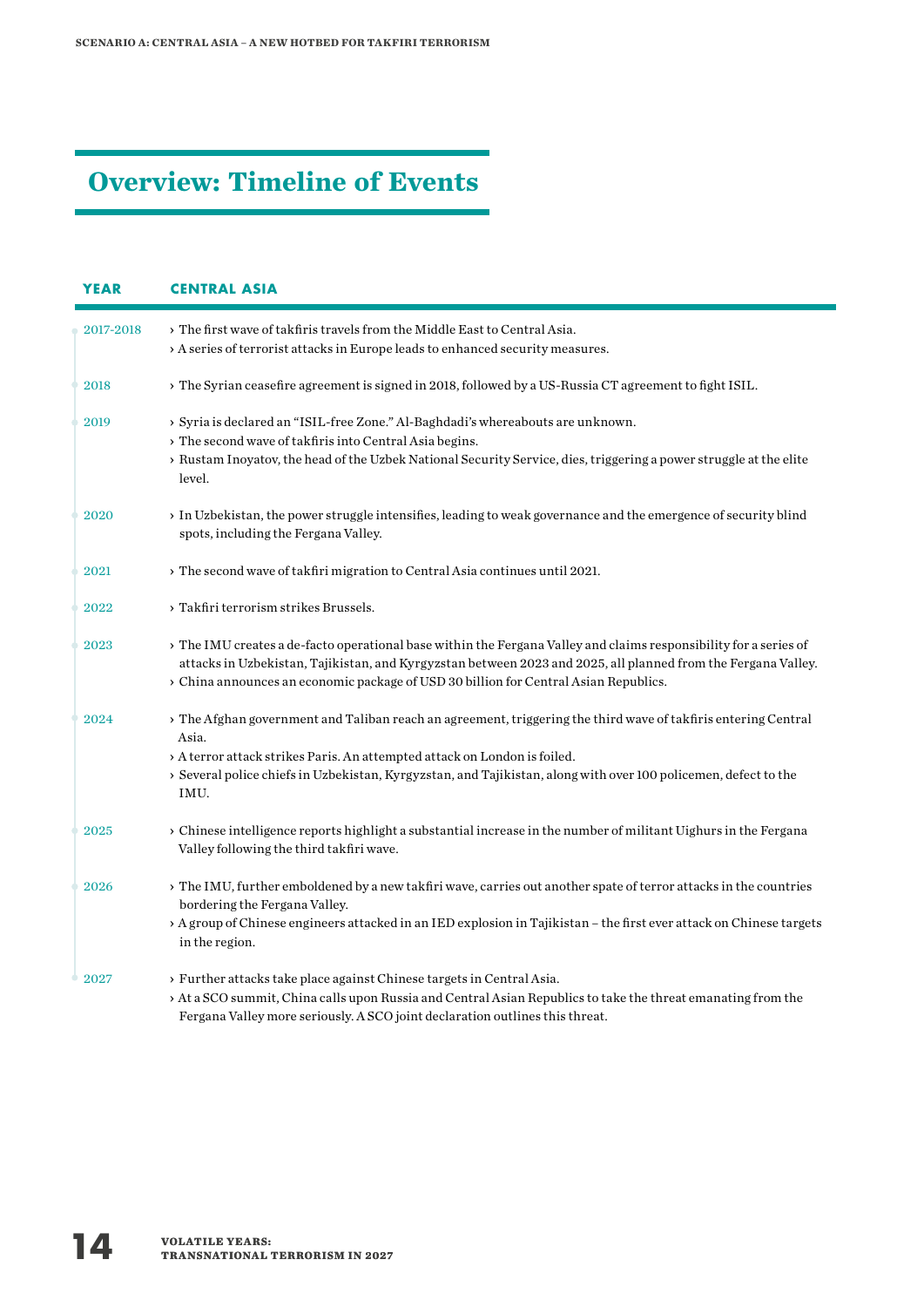## **Scenario B: Back to the Future – The Rise of Populist Terrorism**

### **Snapshot of the Future**

By 2027, the geography of terrorism has changed. Seemingly stable societies in Europe, the Americas, and Asia are no longer mainly the targets of terrorist acts; they are themselves the source of a new wave of terrorism unlike anything we have seen over the past two decades. Attacks against shopping centers, private companies, migrants, and politicians have become commonplace; developed economies grapple with an unprecedented number of terrorism-related casualties.12 The perpetrators of these attacks are motivated not by religion but by a profound feeling of social impotence, marginalization, and inequality. Labor market disruptions, populism, and deep-seated divisions between economic and social classes

drive their discontent. They belong to a category that has become known as the "automation losers" – those crushed by the wheels of technological progress. Socioeconomically disaffected and desensitized to violence, they attack whomever and whatever they deem to be the source of their grievances. They meet in encrypted micro-communities in the dark web where they exchange information about using commonly available technology for violent ends. In contrast to "traditional" terrorist groups, they operate in small but loose networks without the guiding hand of a central leadership organization. They are the face of what we call "populist terrorism" – a new type of terrorism fueled by an extreme frustra-

12 While many of these attacks are transnational in character – as defined in the introduction – some attacks fall in the category of domestic terrorism. The lines between transnational and domestic terrorism become thus increasingly blurred in this scenario.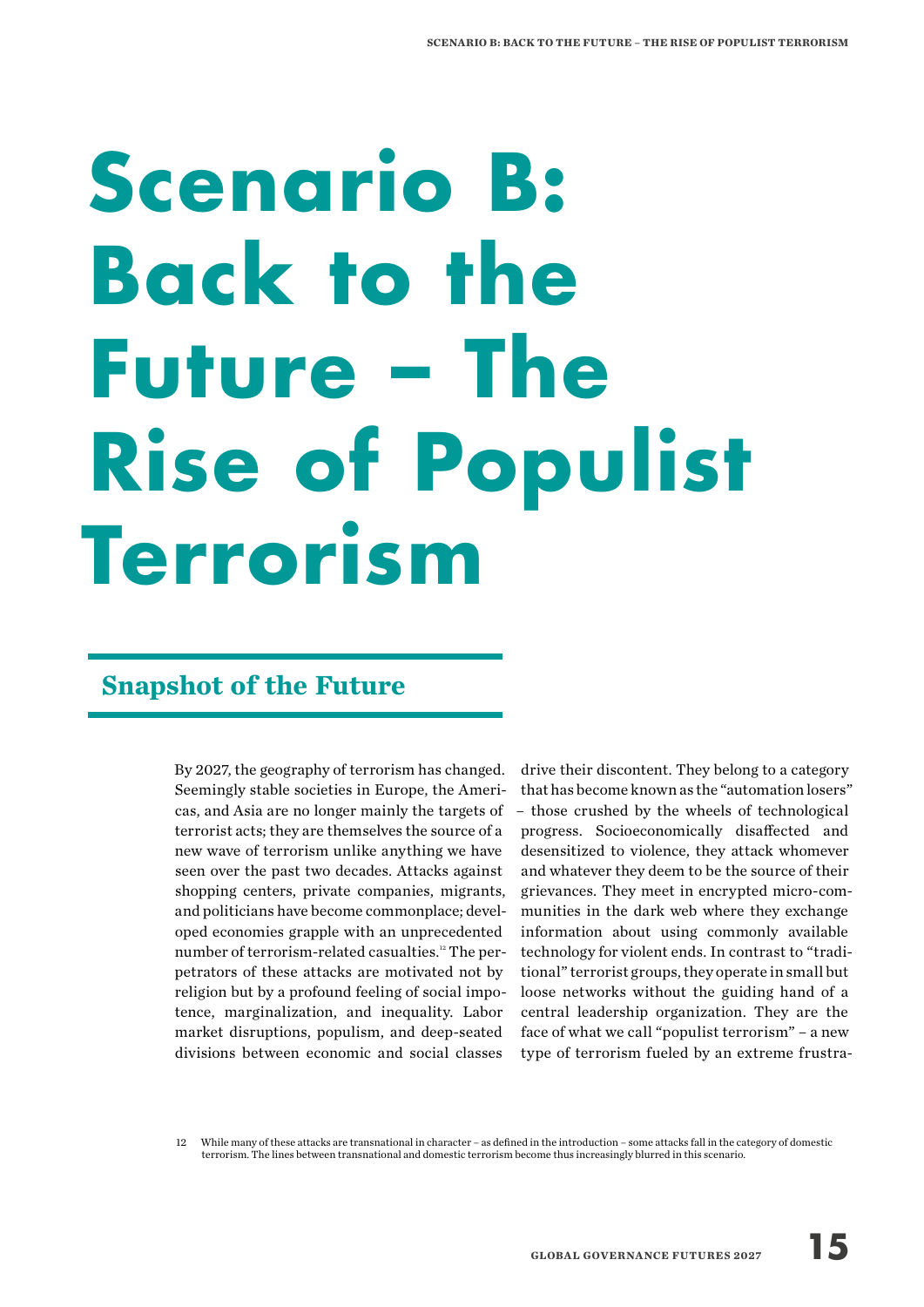tion with the status quo and rejection of the oppressive "others" held responsible for the plight of automation losers.<sup>13</sup> And just as populism comes in a variety of ideological shades, populist terrorists converge with groups from

the extreme right or left of the political spectrum. Counter-terrorism thus shifts from an exercise in fighting a known enemy to protecting against random acts of violence by highly diverse, radicalized individuals with personal grievances.

### **How We Got There**

#### **THE IMPACT OF EMERGING TECHNOLOGIES**

In 2017, virtual assistants read and replied to email; pilotless buses and taxi drones ferried passengers around cities on a trial basis; and robots not only delivered groceries and escorted hotel guests, they also improvised jazz melodies. But what were limited and experimental innovations in 2017 quickly became, in the following years, a central part of everyday life, thanks to a decline in automation costs<sup>14</sup> and an increase in the sophistication of equipment. In 2018, the first fully automated McDonald's restaurant opened its doors; two years later, the majority of food service retailers replaced employees with self-service alternatives. In 2019, Sony released an affordable 3D printer using recycled plastic bottles; automated public transportation became a common sight by 2020; and in 2024, the first 3D-printed car appeared. By 2025, the Internet of Things (IoT), a network of everyday objects made smart through sensors and online access, had become a standard feature in most homes in high-income economies. While for many, these technologies made daily life more seamless, others feared – justifiably – job losses, increased surveillance, and marginalization.

Beneath the surface, new social and economic frictions took root. Emerging technologies thus represented both a blessing and a curse. For populist terrorists, they became a driver and enabler of their cause, manifesting in four different ways:

First, emerging technologies disrupted the labor market, effectively creating automation winners and losers. By the early 2020s, close to 30 percent of all jobs in the United States were at risk of computerization.<sup>15</sup> This also applied to other developed economies. While new job opportunities materialized as well, they benefited mostly those trained in highly-skilled, cognitive jobs. Neglecting to anticipate this disparity, politicians failed to prepare society for the upheaval in the labor market: programs focused on retraining workers were not only sparse but often introduced too late to prevent job loss. The results were growing income inequality and widespread unemployment, notably in the logistics, transportation, manufacturing, sales, and service sectors.

Automation losers, disillusioned and resentful of those enjoying escalating comfort and wealth, began to take to the streets in several capitals across Europe, North America, and parts of Asia.

<sup>13</sup> For a comprehensive overview of populism and its varying definitions, see: Noam Gidron and Bart Bonikowski, *Varieties of Populism: Literature Review and Research Agenda*. Weatherhead Center for International Affairs Working Paper Series. (Cambridge: Harvard University, 2013), http://wcfia.harvard.edu/files/wcfia/files/gidron\_bonikowski\_populismlitreview\_2013.pdf. Accessed April 10, 2017.

<sup>14</sup> See: RBC Global Asset Management, "Global Megatrends: Automation in Emerging Markets" (2014), accessed April 9, 2017, https:// us.rbcgam.com/resources/docs/pdf/whitepapers/Global\_Megatrends\_Automation\_Whitepaper.pdf.

<sup>15</sup> This assumption is based on a recent study by: Carl Benedikt Frey and Michael A. Osborne (2013), " The Future of Employment: How Susceptible Are Jobs to Computerisation?," http://www.oxfordmartin.ox.ac.uk/downloads/academic/The\_Future\_of\_Employment.pdf. Accessed April 9, 2017.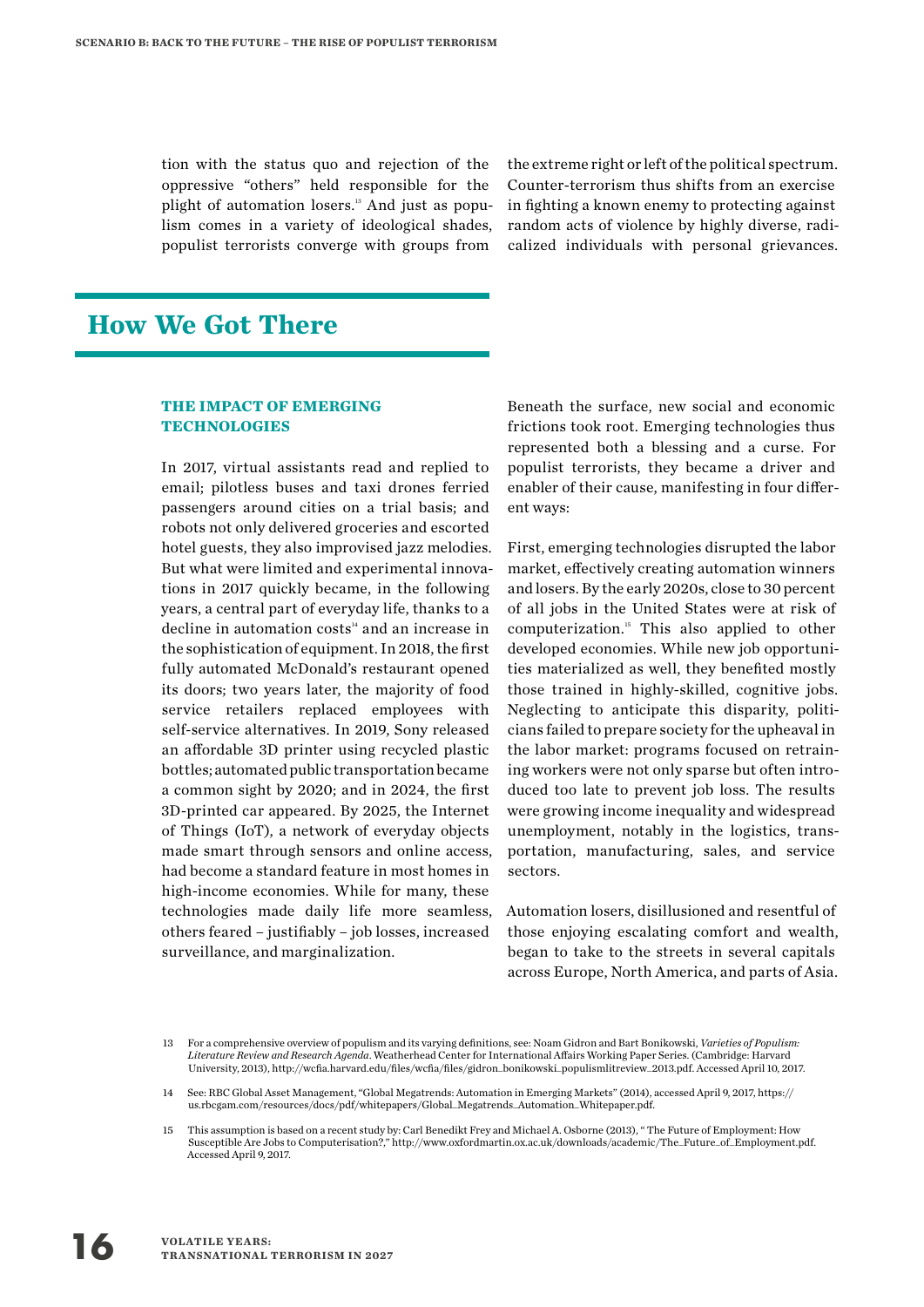They felt socially isolated and were politically polarized;<sup>16</sup> as a result, some of them resorted to terrorism as a means to express their frustration. They made headlines, for instance in 2021, when an unexploded improvised explosive device (IED) was found at McDonald's headquarters in Chicago, and in 2024, when three disgruntled former employees attacked the Sony headquarters in Tokyo, killing 30 people, including two corporate executives.

Second, technologies facilitated radicalization through the creation of highly polarized online spaces and altered social interactions. While the internet helped to democratize access to knowledge, online reporting beyond the control of experts, editors, or censors also opened the gates to polarization, fake news, and hatred – an opportunity ISIS used to amplify its messages and attract new recruits. With the phenomenon visible as early as 2017, people began sequestering themselves in like-minded communities, choosing sources that reinforced their own views, which were then echoed not just locally but throughout a global online community. This broadened feedback-loop perpetuated group isolation and allowed blanket rejections of "others" to flourish. Encouraged by the anonymity and distance of online spaces, courtesy and respect evaporated. Emerging technologies only exacerbated these patterns: Disenfranchised automation losers came together in dedicated online spaces to share their grievances. Some became radicalized, turning their perceived social impotence into hatred for those they deemed responsible for their plight, be they corporate leaders, members of the elite, or competitors in a shrinking job market, including immigrants. In 2022, the British Secretary of State for Work and Pensions was assassinated in what was initially labeled as an act of a mentally

deranged worker who had recently been laid-off. Populist terrorists were also behind coordinated arson attacks against asylum centers in Germany, Italy, and Sweden. In addition, these terrorists benefited from the mainstreaming of virtual reality (VR) in the early 2020s. VR games and VR-based social media platforms not only allowed them to interact much more intimately, directly, or through their avatars. By blurring the lines between reality and illusion, they also intensified the effect of hate messages and lowered the threshold for individuals to commit violence. In 2023, French and Spanish law enforcement agencies discovered VR games simulating successful terrorist attacks in the darknet.

Third, emerging technologies provided easily accessible and affordable means to carry out terrorist attacks. Innovations appearing already in 2017 could be reconfigured to serve the nefarious objectives of terrorists: Multirotor commercial drones, for instance, could be equipped with bombs or guns, and triggered remotely. 3D printers were already able to print weapons, and bio-makerspaces were capable of incubating pathogens.17 Scientists also succeeded in engineering "gene drives" that could be used to alter the genetic traits of entire species and create weaponized insects.<sup>18</sup> In the following few years, additional hardware- and software-related innovations contributed to improving product durability and overall sophistication. Dual-use technologies, such as drones, became a preferred tool for populist terrorists as they enabled them to inflict considerable damage without putting themselves in harm's way. In 2026, a passenger-carrying drone was hacked and remotely flown into Boston Dynamics, a Google-owned company specializing in robotics. Later that year, an unmanned commercial drone was

<sup>16</sup> See: David Autor et al., *Importing Political Polarization? The Electoral Consequences of Rising Trade Exposure*, NBER Working Paper No. 22637. (Cambridge, MA: National Bureau of Economic Research, 2016).

<sup>17</sup> Bio-maker spaces are biological labs available to the public. For example, see: http://biocurious.org/.

<sup>18</sup> For more information, see: https://wyss.harvard.edu/staticfiles/newsroom/pressreleases/Gene%20drives%20FAQ%20FINAL.pdf or Civil Society Working Group on Gene Drives: "Reckless Driving: Gene drives and the end of nature". Heinrich Böll Foundation, November 2016, https://www.boell.de/en/2016/11/16/reckless-driving-gene-drives-and-end-nature?dimension1=ds\_synthetic\_biology\_en. Accessed April 9, 2017.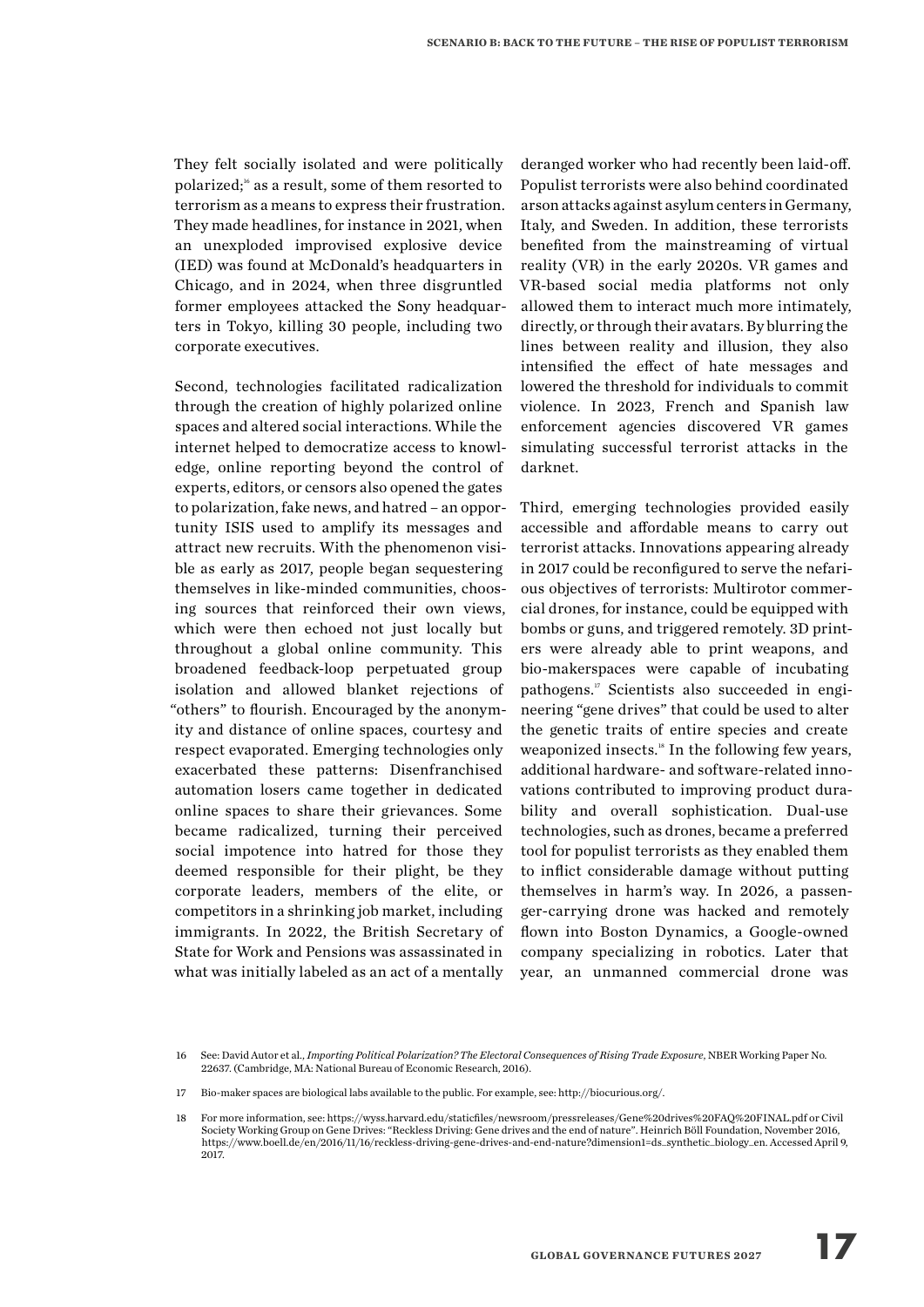used in an attack on an upscale mall in Madrid during the holiday season. Governments had difficulty in keeping pace with the rapid changes technology. For one, the creativity displayed by terrorists in misappropriating dual-use technologies complicated efforts to anticipate and regulate each potential misuse. Governments also found it hard to reach consensus on how best to address global risks posed by emerging technologies, in particular in the field of bioengineering. Finally, many new technologies were susceptible to hacking, triggering an ongoing competition between encryption and decryption efforts.

Fourth, emerging technologies created new vulnerabilities and enabled terrorists to identify targets. Smart houses, for example, had become privy to their owners' most intimate details, exposing them to blackmail if hacked. Network

#### connectivity for pacemakers allowed these devices to share patients' diagnostics with their doctors, but at the same time made them vulnerable to external interference. In 2016, the IoT provided a platform for a Distributed Denial of Service (DDoS) attack on several major websites in the United States. In 2023, an unclaimed cyberattack was directed against London's urban infrastructure, targeting the electrical grid and traffic light system in predominantly rich neighborhoods. Four years later, in 2027, the smart homes of politicians and chief executive officers of leading technology companies in the United States, Canada, and South Korea were hacked, and their data leaked. Massive protests followed as the media reported the targets' revealed wealth; popular terrorists killed one South Korean and two American CEOs.

## **The Effect of Political and Security Developments**

In addition to emerging technologies, political and security developments played an important role in the rise of populist terrorism. Between 2017 and 2019, populist, predominantly rightwing movements gained in popularity and momentum in many developed economies, enchanting voters with promises to safeguard national values, curb immigration, and dethrone what was perceived to be an ineffective and elitist political establishment.<sup>19</sup> While the Alternative for Germany (AfD) and the French National Front (FN) did not succeed in obtaining a governing majority in the 2017 national elections, several moderate and centrist politicians adopted more radical messages, particularly on the issue of migration, in order to dissuade voters from flocking to the right. Populist language pervaded

politics, exacerbating existing social divisions between the establishment and cosmopolitan elites on the one hand, and middle and working classes on the other. Xenophobia and anti-immigrant sentiments continued to rise as well. In the Netherlands, a pro-migration politician, herself a second-generation immigrant, was fatally shot in 2018.

Populist leaders were also quick to capitalize on the adverse impact of automation on the labor market. They exploited voters' fears of unemployment, while further stoking resentment towards the political establishment and immigrants, who were portrayed as competitors in an ever tightening job market. What began with Brexit and the elections of Donald Trump in the

<sup>19</sup> For an interesting discussion on the rise of populism, see: Fareed Zakaria, "Populism on the March – Why the West Is in Trouble," *Foreign Affairs* (November/December 2016); or: Jeff D. Colgan and Robert O. Keohane, "The Liberal Order Is Rigged – Fix It Now or Watch It Wither," *Foreign Affairs* (May/June 2017).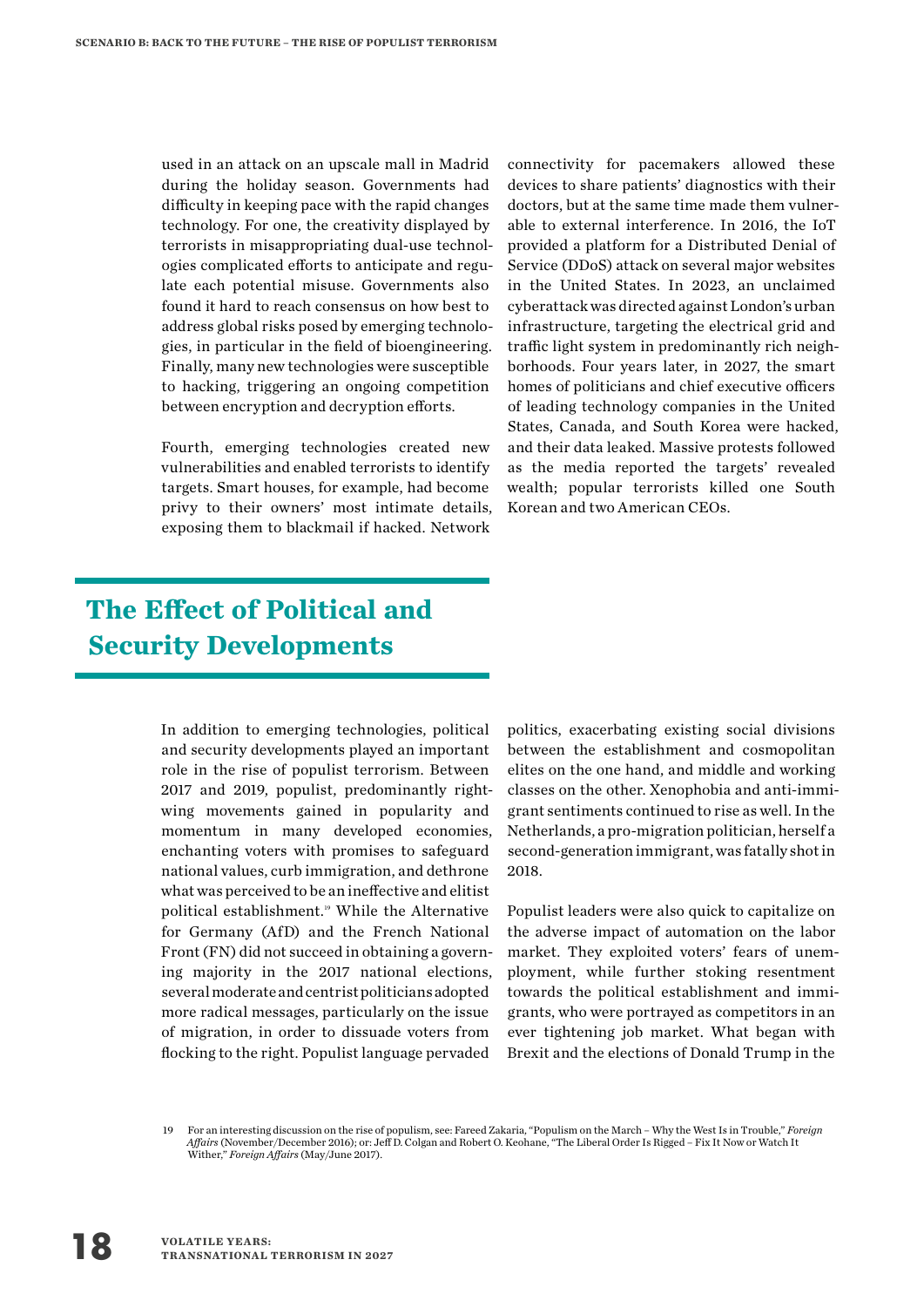United States and Rodrigo Duterte in the Philippines continued in the early 2020s with the strengthening or expansion of power by populist, mostly right-wing parties in developed economies. Their success was in no small part due to support from automation losers who hoped to see their fate improved. Isolationist, inward-looking policies dominated national agendas. Yet, contrary to their election promises, populist leaders failed to restore the socioeconomic status of automation losers. In the face of widespread labor market disruptions, a large number of middle- and working-class citizens saw their incomes diminish or fall away altogether. Meanwhile, already well-off citizens reaped the benefits of automation, paying little attention to those falling behind (yet again). New, often unexpected fault lines emerged between automation winners and losers; social cohesion withered further. This, in turn, paved the way for the radicalization of populist terrorists among those who had their hopes first raised then crushed.

On the security front, the late 2010s were marked by the decapitation of major terrorist organizations, notably ISIS and Al-Shabaab. In 2017 and 2018, the Global Coalition to Counter ISIS – the largest international coalition to date – stepped up its military efforts to degrade and defeat the terrorist group. With ISIS fighters increasingly isolated in Northern Iraq and parts of Syria, Coalition members accelerated aerial operations, conducting more than 17,000 airstrikes on ISIS targets in two years. In 2019, the US government reported that ISIS leader Abu Bakr al-Baghdadi had been killed in a Coalition-organized drone attack. Media across the world celebrated the demise of ISIS. Meanwhile in Somalia, troops of the African Union Mission in Somalia (AMISOM) succeeded in weakening Al-Shabaab, exploiting the group's growing internal divisions – with increased military support from the UN and NATO partners. Similar to how Al-Qaeda buckled under the sustained focus of the Global War on Terror, ISIS, Al-Shabaab, and other major terrorist organizations found themselves weakened and unable to project power except in small, isolated pockets. By the early 2020s, the threat to the West from strong, hierarchical, takfiri terrorist organizations had been downgraded to a

secondary concern – the focus subsequently shifted to the threats posed by returning foreign terrorist fighters and religious extremists at home.

With regard to counter-terrorism, many governments in developed economies refocused their efforts in the late 2010s by investing more in security measures and less in prevention. Wary of putting boots on the ground, they relied on increasingly sophisticated unmanned aerial systems and surveillance technologies and strengthened border and airport control measures in order to stop the flow of foreign terrorist fighters. The United States and its Counter-ISIS Coalition partners in Europe focused primarily on improving cooperation among their law enforcement agencies to root out residual lone wolves with ISIS affiliations at home. By 2020, the growing use of biometrics allowed them to gather larger amounts of data on persons of interest. Since radicalization increasingly occurred online on social media and encrypted internet platforms, privacy protection measures were scaled down; law enforcement agencies engaged in expansive surveillance of online communication and interactions among individuals spouting radical religious views.

Despite voicing concern, governments paid less attention to tackling conditions conducive to terrorism and taking systematic preventive steps to address the drivers of violent extremism. While governments were able to clamp down on dissidents enough to prevent the emergence of strong opposition groups, including among automation losers, they found it difficult to anticipate and ward off action by radicalized individuals. Moreover, given the strong focus on returning foreign fighters and religious extremism, populist terrorism represented a blind spot for many governments. They were slow to recognize that escalating socioeconomic grievances could inspire homegrown terrorist attacks and that – unlike before – terrorism did not require the guiding hand of a cohesive group with clear objectives. The existence of fractured online spaces facilitated the radicalization of automation losers without the directed efforts of hierarchical groups.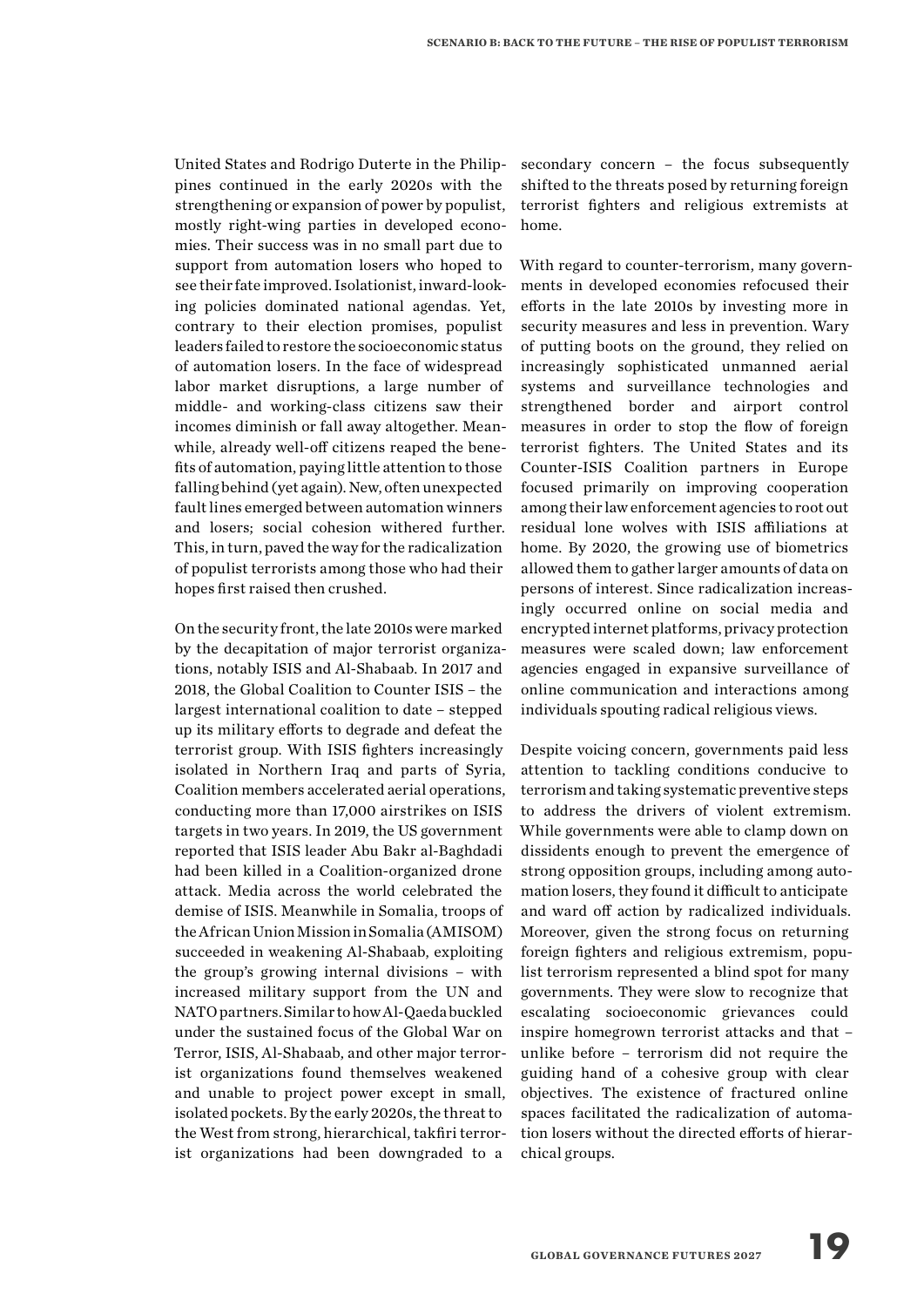## **Overview: Timeline of Events**

| <b>YEAR</b> | <b>POPULIST TERRORISM</b>                                                                                                                                                                                                                                                                                                                                                                                                |  |  |  |  |  |
|-------------|--------------------------------------------------------------------------------------------------------------------------------------------------------------------------------------------------------------------------------------------------------------------------------------------------------------------------------------------------------------------------------------------------------------------------|--|--|--|--|--|
| 2017-2018   | > The air campaign continues against ISIL and the Al-Nusra front. ISIS retrenches.<br>> Several right-wing populists come to power in Europe and the US. Others lose, angering frustrated supporters.<br>Countries begin closing their borders.<br>> Automated public transportation is piloted in several German cities.                                                                                                |  |  |  |  |  |
| 2018        | > The first automated McDonald's opens in Chicago. Protests follow.<br>> Xenophobia is on the rise. A Dutch pro-migration politician is shot.                                                                                                                                                                                                                                                                            |  |  |  |  |  |
| 2019        | > Sony releases an affordable 3D printer that uses recycled plastic bottles.<br>> Between 2019 and 2020, major terrorist organizations are decapitated.<br>> Preventing violent extremism (PVE) is abandoned because of the apparent success of the CT campaign.                                                                                                                                                         |  |  |  |  |  |
| 2020        | $\rightarrow$ The fast food industry becomes fully automated.<br>> Several countries introduce self-driving buses and taxis.                                                                                                                                                                                                                                                                                             |  |  |  |  |  |
| 2021        | > An unexploded IED is found inside the McDonald's headquarters in the US.<br>> The flow of migrants to European countries and the US picks up again.                                                                                                                                                                                                                                                                    |  |  |  |  |  |
| 2022        | > Massive demonstrations against high unemployment levels take place.<br>> The British Secretary of State for Work and Pensions is assassinated.<br>> Asylum centers in several European countries are burned down.                                                                                                                                                                                                      |  |  |  |  |  |
| 2023        | > The US primary elections feed anger from automation/globalization losers. Similar currents become visible in<br>several European countries and in Japan.<br>> An unclaimed cyberattack is directed against London's urban infrastructure.<br>> Law enforcement agencies discover VR games based on successful terrorist attacks in the darknet.                                                                        |  |  |  |  |  |
| 2024        | > The first 3D-printed, non-luxury custom car goes into production. Autoworkers' unions strike.<br>> The Sony headquarters in Japan is attacked by a group of disgruntled ex-employees.<br>> The UN appoints a high-level panel on the future of labor.                                                                                                                                                                  |  |  |  |  |  |
| 2025        | > A small bomb explodes at the venue of a global labor summit.<br>> Terrorists attempt to assassinate the CEOs of leading car companies, using self-printed guns.                                                                                                                                                                                                                                                        |  |  |  |  |  |
| 2026        | > A passenger-carrying drone is flown into Boston Dynamics, a Google-owned company specializing in robotics.<br>> Later that year, an unmanned drone is used in an unclaimed attack against a crowded mall during the holiday<br>season in Madrid. Copycat attacks occur around the world.<br>> Governments implement increasingly restrictive security measures. Demonstrations by privacy advocates are<br>dismantled. |  |  |  |  |  |
| 2027        | > The smart homes of politicians and CEOs of major technology companies are hacked, and their data leaked. Tar-<br>geted assassination attempts follow.<br>والموسوعة فواسعه بسواري والملابس ومناطب<br>$\mathbf{L} \cdot \mathbf{I}$ in $\mathcal{C}$ and $\mathcal{C}$ and $\mathcal{C}$                                                                                                                                 |  |  |  |  |  |

 $\rightarrow$  The UN Security Council passes a resolution on this new form of terrorism.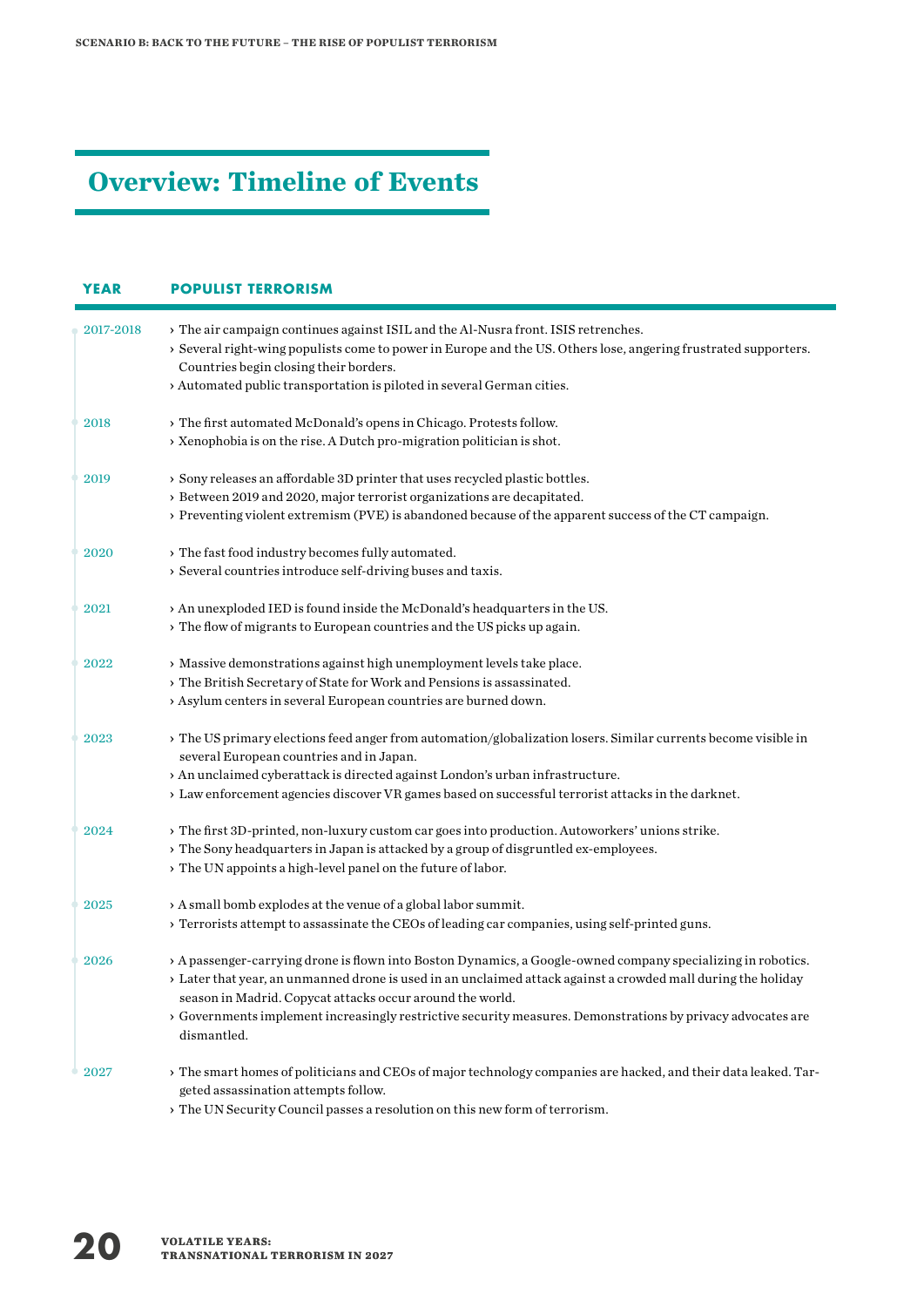## **Opportunities, Threats, and Major Insights**

## **Actors, Opportunities, and Threats for Scenario A**

The Fergana Valley has an important strategic position, making this a region of interest to a number of different actors. Its emergence as a new hotspot for transnational terrorism brings with it a number of potential threats but also opportunities for key players, some of which are outlined here.<sup>20</sup>

**CENTRAL ASIAN REPUBLICS:** The Uzbek, Tajik, and Kyrgyz governments will initially see the migration of takfiris to the Fergana Valley as an opportunity to clamp down on the (already restricted) rights of civil society, even calling on international partners for support. The government clampdown will result in less, not greater, stability, exacerbating local frustrations and providing organizations like the IMU propaganda material that they will use to promote their own – anti-government – cause. Uzbekistan, Tajikistan, and Kyrgyzstan may initially regard this increase in militant activity as an opportunity to request international support – militarily, financially, and politically – for their

counter-terrorism (CT) efforts. However, in the medium to longer term, terrorism will affect the governing elites negatively; it has the potential to change power structures within the society through the destabilization of the longstanding secular government, and also lends its support to Islamist parties. Terrrorism will also hinder foreign economic investments and thus development.

**CIVIL SOCIETY:** Civil society plays a major role in this scenario. It is they who sympathize with the militants' ideology, a sympathy borne out of a frustration with the status quo. This paves the way for the emergence of a loose network of militant supporters. The spread of this "new" Islamic identity (in contrast to the secularism promoted in the Soviet Union and by the post-USSR government), as a response to social and economic grievances, could provide an opportunity for the Central Asian governments to initiate social reforms and bring about an overhaul of the outdated system. Reintroducing

<sup>20</sup> It should be noted that some of the dynamics highlighted below, particularly for the civil society and militant networks, exist in other parts of the world as well. Just as they were driving factors for terrorism in Central Asia, as per this scenario, they can lead to a similar outcome in other parts of the world at the same time.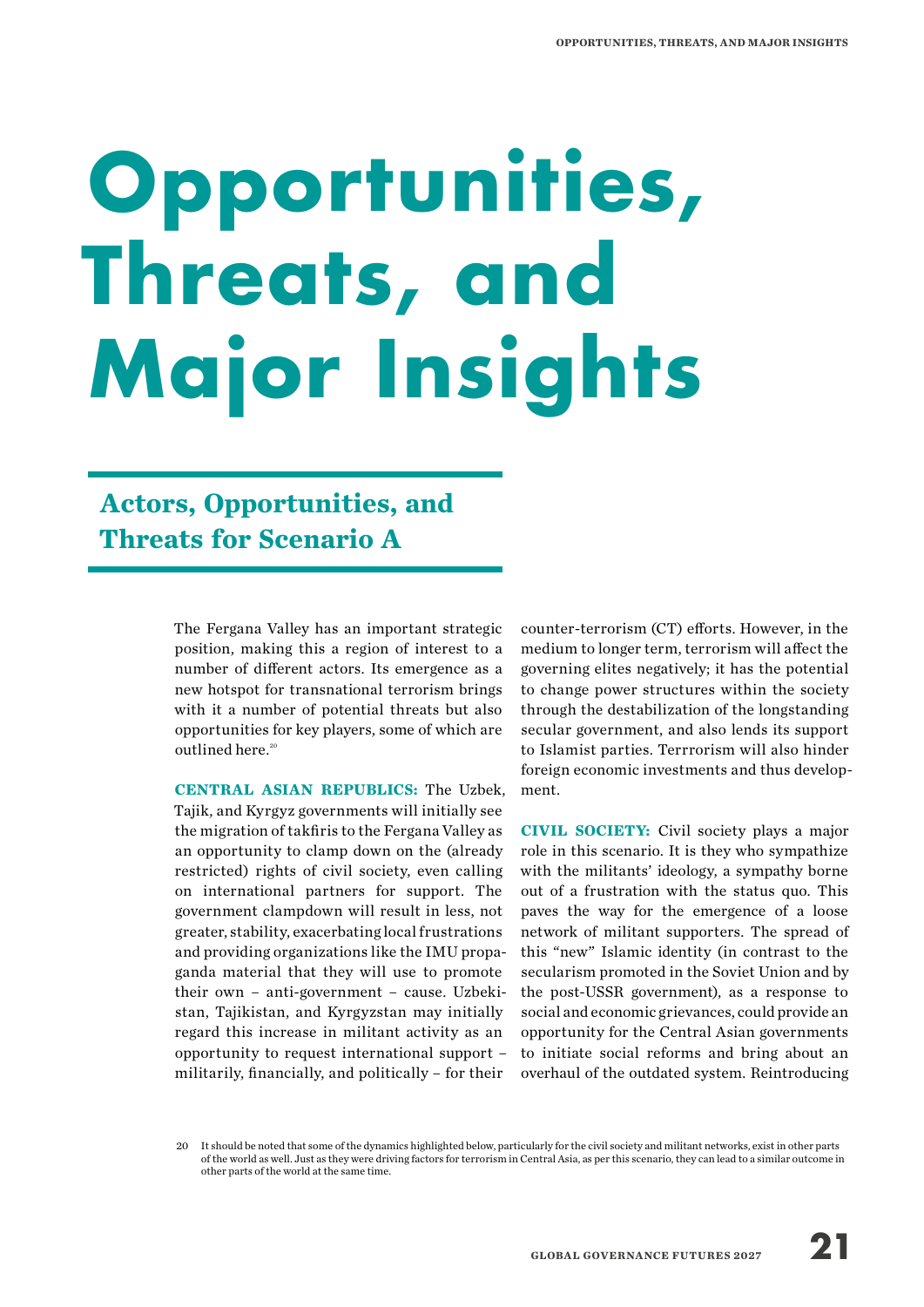religion as a focal point of public and private life can encourage social cohesion and – according to the takfiris – "true self-determination." The major threat, of course, is that rather than cohesion, this model leads to political polarization, embraced by some (largely the younger demographic) and rejected by others; instead of an Islamization of society, pockets of takfiri radicalization emerge. This, in turn, leads to multiple forms of suppression on a number of levels: by the state and governments, on the one hand, through the restriction of individual rights, such as freedom of expression and the right to assemble, in an effort to clamp down on this radicalization; and, on the other hand, also by non-state actors, such as militant groups and local community leaders, who also restrict individual rights and preferences in an effort to impose their own interpretation of a "true" Islamic way of life.

**MILITANT NETWORKS:** The porous borders leading from Syria and Iraq into the Fergana Valley, the weak governance structures there, as well as the preexisting militant networks in the Valley present a valuable opportunity for members of takfiri organizations, such as Al-Qaeda and ISIL, to disperse into Central Asia as their existence in the Middle East becomes precarious. The existing political alliances in Central Asia (former Soviet elite governments espousing secular Islam) can also be smoothly worked into the takfiris' ideological narrative, an important pillar of which states that the current political structures suppress true Islam. The weak socioeconomic situation means that there are widespread social grievances, in particular in rural areas, where employment opportunities are scarce, with those affected more susceptible to radicalization based on a "liberating" ideology. Widespread corruption and crime networks further allow for the easy sourcing of weapons. For a group like the IMU, the changing dynamics and developments in the region provide an opportunity to present itself as the vanguard for "true Islam" in the region; the IMU can therefore become an important actor around which other groups and militants can rally, while enhancing its own relevance to the global takfiri movements. The widespread secular Islamic societal structures of most Central Asian countries, a major legacy of the Soviet Union, may present a challenge to takfiri ideology (i.e., as to whether radical ideologies will find sufficient fertile ground). Central Asia's geopolitical and geographical importance may also pose a challenge to the militants. In particular, Russia and China could become the biggest challenge to these militant networks if a direct threat is posed to Moscow or Beijing.

**REGIONAL SUPERPOWERS AND EXTRA-REGIONAL POWERS:** Central Asia is of political, economic, and strategic interest to major global powers, particularly Russia and China, individually as well as through organizations such as the Shanghai Cooperation Organisation (SCO) and the Collective Security Treaty Organization (CSTO). Central Asian countries are also members of the Organisation of Islamic Cooperation (OIC) and the Organization for Security and Co-Operation in Europe (OSCE). In addition, Central Asian countries are partner countries to NATO and have close relations with the EU. The UN also maintains a regional hub in Ashgabat (UN Regional Centre for Preventative Diplomacy for Central Asia). All these actors have partly overlapping, partly diverging interests with regard to Central Asia; these interests present opportunities for increased cooperation as well as conflict potential.

China seeks to advance its economic interests in the region. Progress on the One Belt, One Road initiative is of utmost importance to Beijing, and therefore it has an interest in keeping the region secure to protect its gigantic investments. China's main concern, next to protecting its economic interests, is the potential for the Uighurs to become aligned with the militants in the Fergana Valley and any ensuing spillover into China. The risk of tensions with Russia, which could emerge if the region becomes unstable, is present.

Russia's primary focus is on protecting and promoting its political interests in the region. Russia is concerned by the presence of Chechen separatists in the region as well as trouble in its own backyard, which affects not only its domes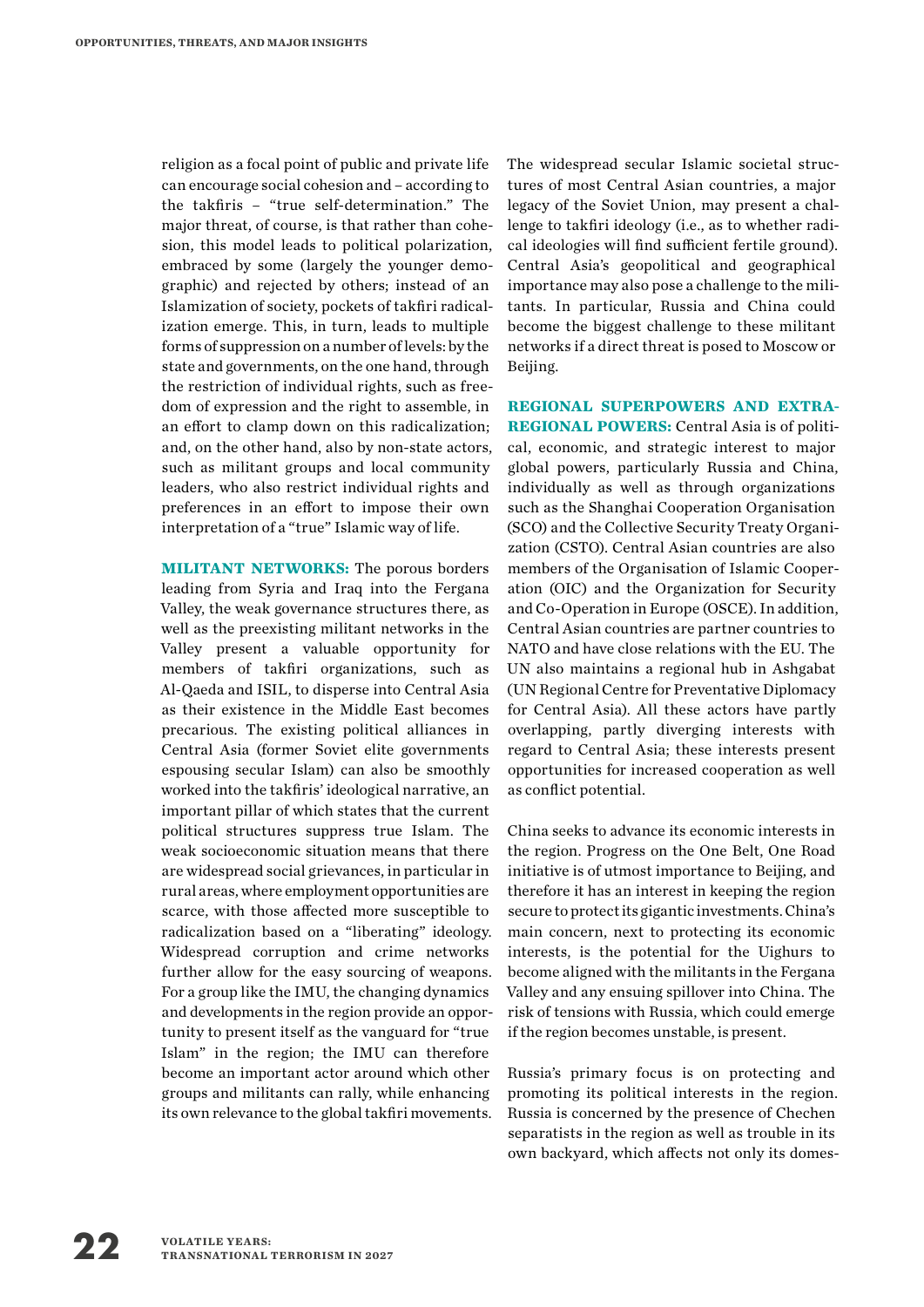tic security but also its global standing. The possibility of the United States returning to the region, under the guise of CT efforts, is not welcomed, nor is too much Chinese influence.

The deterioration of the security situation in Central Asia could provide an opportunity for both Russia and China to exert influence and assert their leadership in their neighborhood. Russia and China may not, however, intervene militarily or adopt a very proactive military approach to developments in the Fergana Valley if the situation remains localized to the Valley or does not spill over into their territories or if their interests in the region are not directly threatened by these elements.

A possible US retrenchment, particularly in overseas military campaigns, as well as an inwardlooking Europe, may not provide the best impe-

### **Actors, Opportunities, and Threats for Scenario B**

The rise of populist terrorism is premised on several pre-existing trends that are already observable today, such as the spread of populism, growing socioeconomic disparities, as well as increasing automation processes and their concomitant labor market disruptions. It entails a number of potential threats and opportunities for key actors, some of which are listed here.

**PRIVATE TECHNOLOGY COMPANIES:** The mainstreaming of key technologies will generate unprecedented revenues and information for those companies quick enough to harness the power of machine learning and data analytics. This, in turn, will strengthen their role in public governance. To an even greater extent than today, private technology companies will move beyond implementing rules and regulations to setting agendas, delivering essential services, and partaking in public decision-making processes. They will, however, also face increased scrutiny

tus for global cooperation on Central Asia; if the more traditional hotspots, such as the Middle East and Africa, continue to remain volatile and the number of attacks within Europe (homegrown terrorism) continues to rise, these areas will consume much of the Western attention. A possible withdrawal from Afghanistan under the Trump presidency may further reduce Western interest in the region of and surrounding Central Asia.

What is more, what one global player views as an opportunity can also be interpreted by another as a threat. Generally speaking, having a new safe haven for terrorists in the Fergana Valley presents a threat to all major powers, as the probability of a terrorist attack emerging from Fergana – on home soil or at locations of national interest, on national property, or against its citizens – may rise.

and risks. Governments and civil societies will take a closer look at the meaning of corporate social responsibility and accountability in the data era. Companies will be judged by their ability to create new jobs to offset automation losses. Moreover, they will grapple with heightened security risks and the misuse of their products by terrorists. To mitigate negative impacts, companies will need to invest more in data and product security, and in the continuous development and implementation of updated regulations and codes of conduct. Given the far-reaching impacts of many technologies on the labor market, culture, and communications, effective public outreach will be paramount.

**POLITICIANS:** The populist terrorism scenario also presents a mixed bag for politicians across the party spectrum. To rally support prior to elections, many politicians will use the upheaval in the labor market to further exploit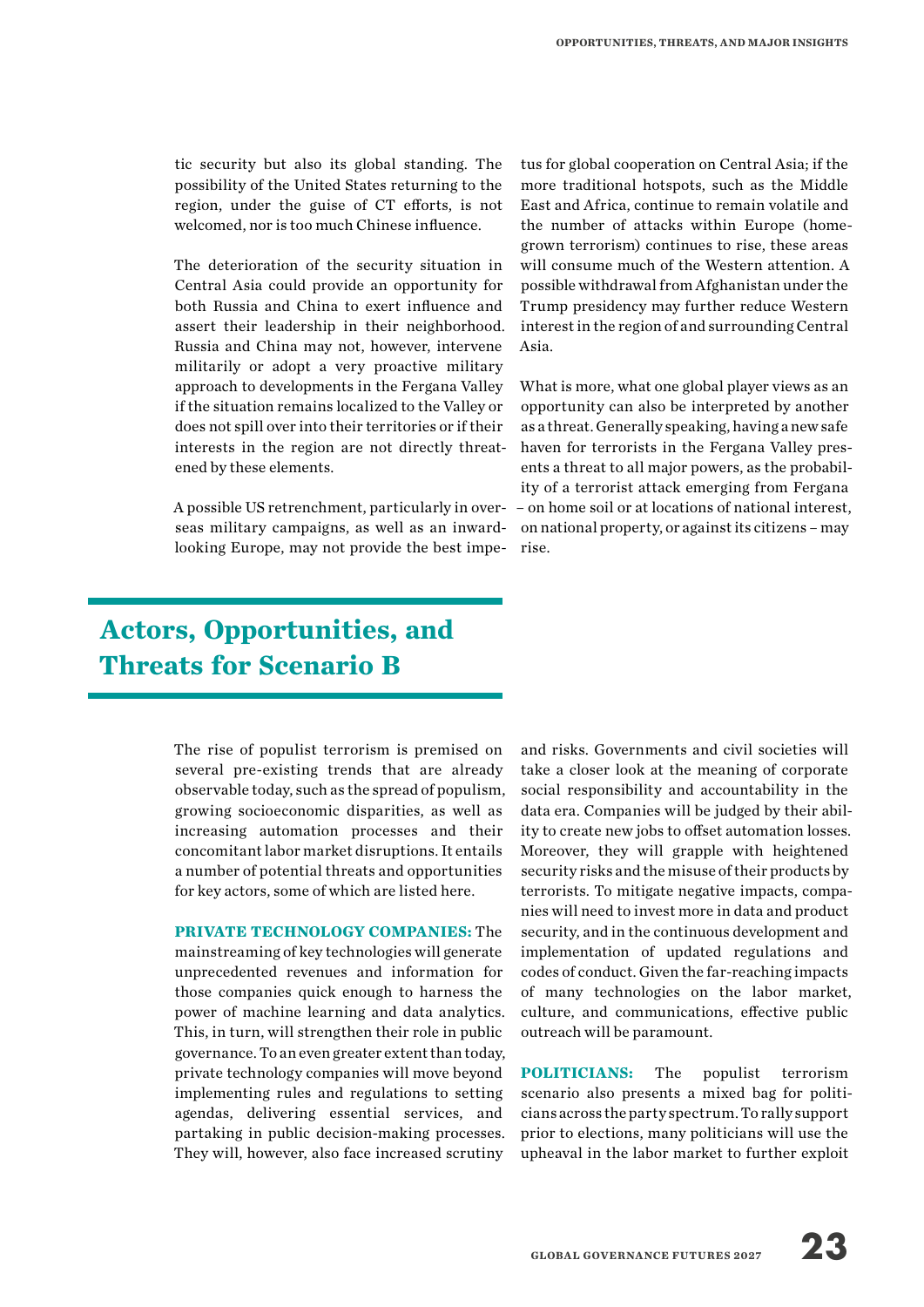voters' fears of unemployment and bias against migrants. Technological advances and innovative social media tools will allow them to mobilize the public in even larger numbers. But without concrete proposals on how to manage the automation transition, this approach is bound to backfire. While automation losers may be temporarily won over by populist rhetoric, a lack of positive change after the elections will fuel their resentment and, when combined with increased polarization and perceived social impotence, incite violent responses. As noted earlier, politicians will also have a blind spot concerning populist terrorism. For one, their sights are trained on religiously motivated terrorism and the threats posed by returning foreign fighters. In addition, they will find it difficult to recognize a pattern behind the seemingly random attacks, which cannot be attributed to a known terrorist group. Several incidents of populist terrorism will therefore at first be mislabeled as unrelated attacks perpetrated by mentally unstable individuals. Politicians will also need to face the fact that they themselves have become targets of populist terrorists. Many will favor short-term CT measures over longterm prevention efforts, believing that this will ensure high visibility and quick results they can capitalize on while still in office.

**REGULATORY BODIES:** Technological advances will provide regulatory bodies with an opportunity to enhance cooperation between private companies and governments for a healthy online environment and increased availability of and access to the internet, especially for marginalized populations. At the same time, regulatory bodies will find it difficult to keep up with rapid technological innovations, given the complex bureaucratic nature of their review and decision processes. They may also run the risk of being biased as the technology companies themselves provide experts for many regulatory review panels. Another risk for society is that regulatory bodies, influenced by protectionism, pave the way for increased surveillance and limited online freedom. With populist terrorism on the rise, regulatory bodies will also be expected – reasonably or not – to provide quick fixes in order to avert the misappropriation of dual-use technologies.

**MEDIA:** The media landscape will be characterized by even stronger polarizations and information disparities regarding the news content of different sources. As mentioned earlier, the rapid increase in like-minded online communities contributes to the radicalization of susceptible individuals. Traditional mass media and social media platforms will struggle with constant accusations of inaccurate reporting, either through fake news or self-censorship driven by political correctness. Their credibility will be further called into question. As a countermeasure, media companies will increasingly use algorithms to check facts and monitor communication in online spaces – with mixed results. Positively, media can play a role in countering populist terrorism by resisting the temptation of populist narratives and reporting on the legitimate grievances of automation losers. They are also well placed to remind their audiences of the importance of upholding the social contract: that those benefiting from automation ensure its gains are shared more equitably.

**LABOR UNIONS AND ASSOCIATIONS:** To respond to the impacts of technological advances, labor unions and associations will be required to step up their efforts in protecting employees against unemployment and ensuring satisfactory working conditions, especially in sectors with a high number of migrant workers. Under populist, right-wing governments, labor unions and associations may face increased restrictions with respect to work permits for foreigners, for example. They may also find themselves confronted with growing social divisions and competition over job opportunities among employees, including foreigners, marginalized groups, and host community members. By encouraging an inclusive debate about the future of labor early on in the automation era, labor unions and associations can help address grievances and thus reduce the risk of radicalization among automation losers.

**INTERNATIONAL ORGANIZATIONS:** Finally, the emergence of populist terrorism will also be of relevance to international organizations, in particular the United Nations. While the UN's ability to implement operational CT activities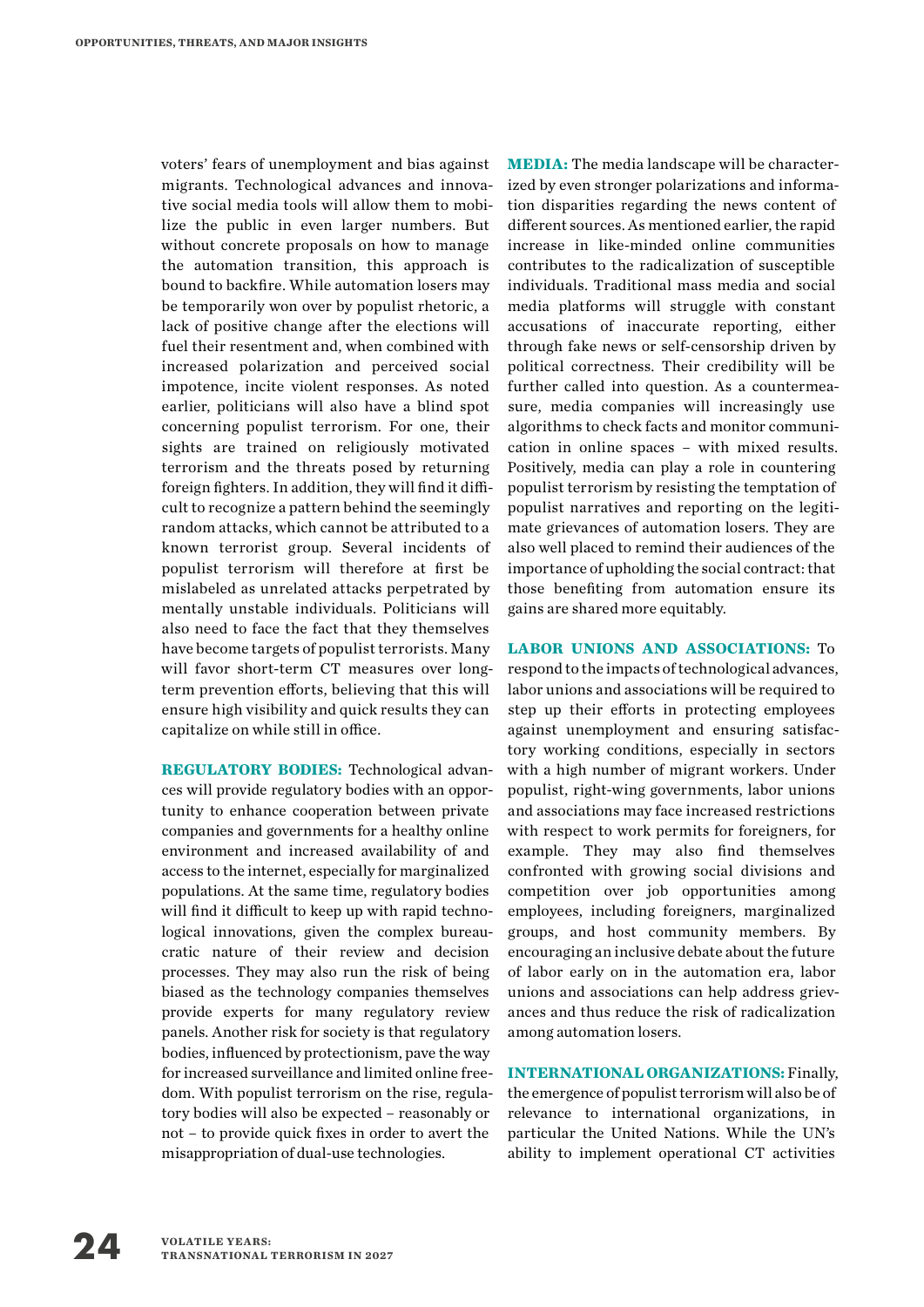may be limited, it plays an important role in providing the normative and cooperative frameworks for multilateral CT and CVE/PVE efforts.<sup>21</sup> In our scenario, the United Nations will establish a high-level panel on the future of labor in 2024 to address widespread labor market disruptions and the impact of automation on people's livelihoods and well-being. In doing so, the UN will contribute to discussions on the underlying drivers of populist radicalization. Three years later, the Security Council will adopt a resolution on populist terrorism. This step will not only help raise awareness about this new phenomenon but

### **Major Insights**

In summary, our group drew the following insights regarding the future of transnational terrorism:

- › Business as usual will only lead to more terrorism. Unless significant changes are undertaken to overhaul the existing socioeconomic and political landscapes in the Middle East, Africa, and South, Southeast, and Central Asia (and even parts of the West), these regions will remain vulnerable to the threat of radical violent movements. Given the existing demographic trends, the next decade will see population growth in these regions, but without a more equitable economic system, socioeconomic inequality will only increase with time. Such fault lines, along with geopolitics, and restrictive political systems in certain parts of the world, will contribute to the radicalization of certain sections of the population. As these root causes for terrorism remain unresolved, the growing digitization that brings people together will at the same time deepen existing divides.
- › It is important for policymakers to resist focusing solely on military solutions to address terrorism. Instead, they will need to strike a careful balance

also remind UN member states of the importance of aligning their efforts with human rights and international law.

Overall, Scenario B underscores the importance of resisting the lure of populist rhetoric, of planning ahead for automation-induced labor market disruptions, ensuring that no group falls too far behind, and paying attention to potentially new, homegrown threats in seemingly stable societies, particularly as takfiri terrorism morphs into a secondary concern.

between addressing the threat of (transnational) terrorism and ensuring the protection of individuals' rights. The more repressive the state, the more likely violent backlashes will become.

- › In many regions, takfiri terrorism will remain a prominent security challenge, with new terror hotspots emerging over the next decade. As Scenario A highlights, takfiri could remain attractive in regions that are politically vulnerable – afflicted by poor governance, lack of political freedom, a repressive state machinery – and that offer too few socioeconomic opportunities. The situation in Central Asia outlined in Scenario A could be applicable to other parts of the world as well, such as South and Southeast Asia and Africa. Western interest in these new hotspots is likely to remain limited if they do not pose a direct threat to Europe or the US.
- › Other forms of terrorism not motivated by a religious ideology will gain in frequency and severity over the next 10 years, particularly in developed economies in Europe, the Americas, and Asia, as highlighted by Scenario B. The increasing polarization of society, divisive populist narratives, and labor market disruptions are likely to fuel terrorism by disgruntled individuals, op-

<sup>21</sup> *See*: Sebastian von Einsiedel, *Assessing the UN's Efforts to Counter Terrorism*, UNU Occasional Paper 8, (Tokyo: United Nations University (UNU) Centre for Policy Research, 2016).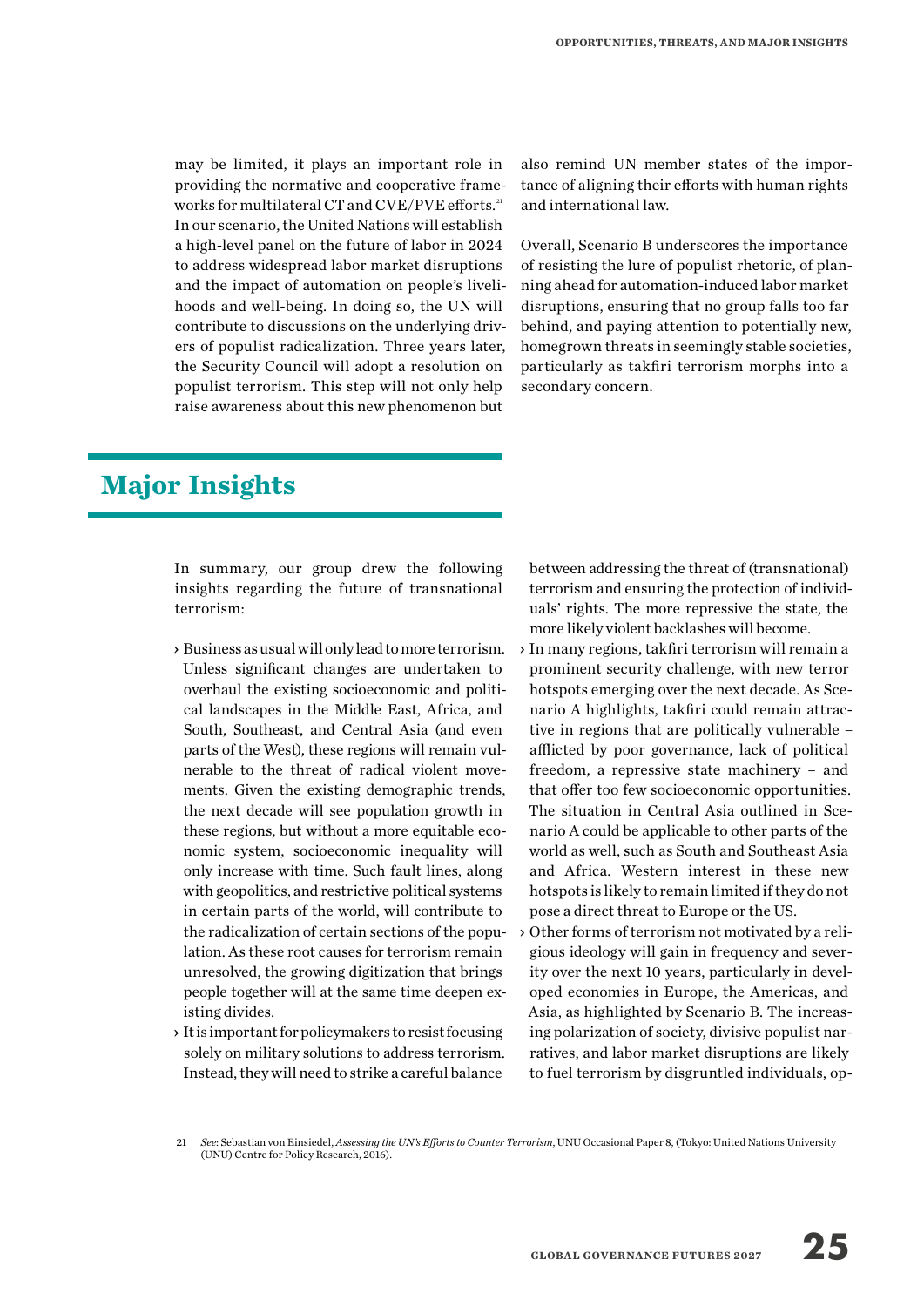erating alone or in loose networks. Given the prominent role of takfiri terrorism in policy and public discourses around the world, violent incidents driven by such factors are unlikely to be immediately acknowledged as acts of terrorism; rather, they will likely be labeled as the acts of "mentally disturbed individuals." It is only gradually, and with an increased frequency of such attacks, that populist terrorism will broaden today's dominant conceptual framework.

› Certain indicators and trends that exist in different societies today could potentially evolve to provide the right environment for decentralized "takfiri" and/or "populist" terrorism to emerge in the future. It is important for national, regional, and extra-regional policymakers to recognize such early indicators and undertake pre-emptive interventions to prevent the situation from escalating. However, the political will needed to undertake such measures does not currently exist to a sufficient degree.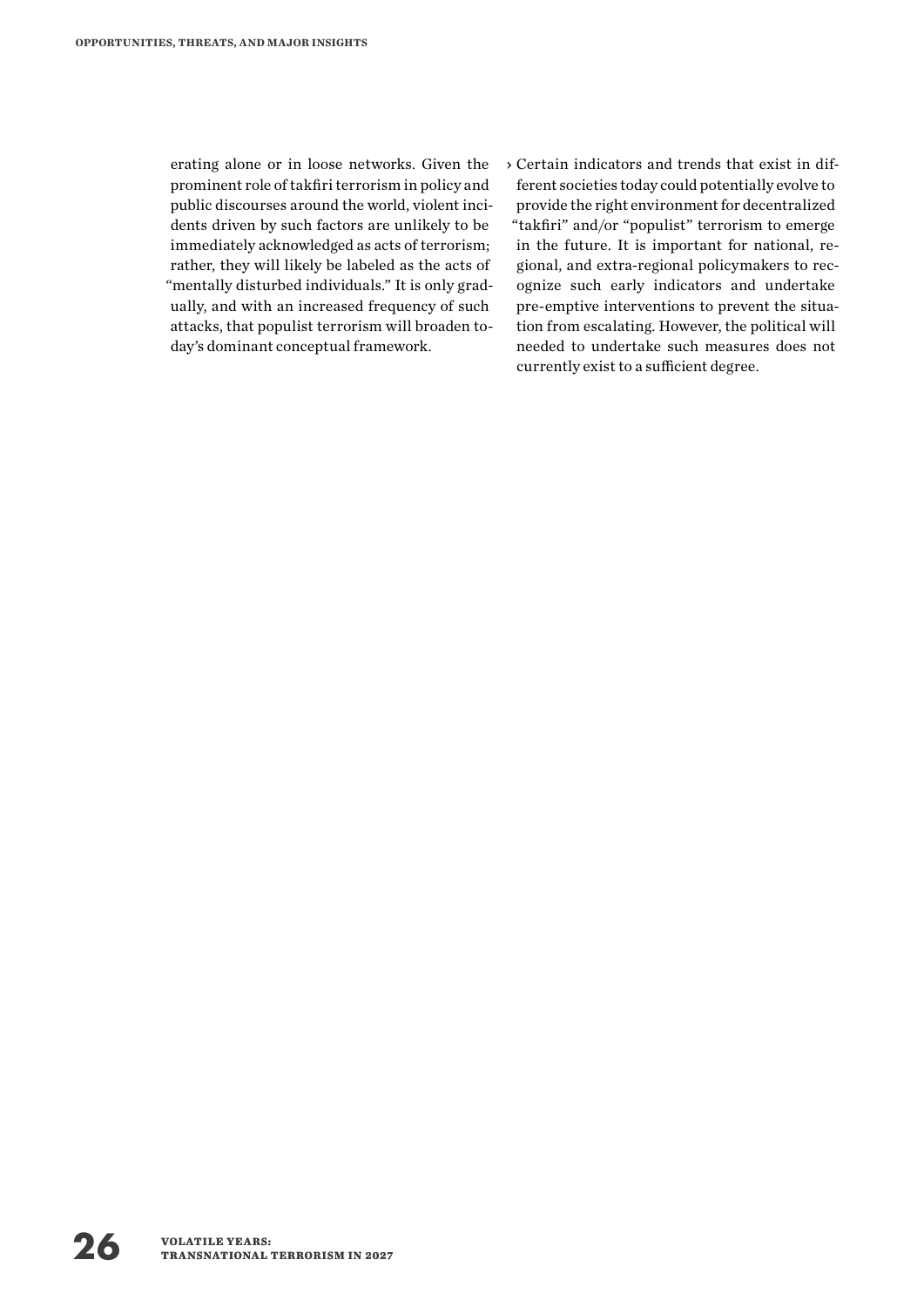# **Scenario-Planning Methodology**

The methodology underlying this report is scenario construction, which is a common approach for businesses and governments to strategically counter the challenges presented by complex, uncertain, and hence volatile environments. At the core of the methodology lies the structured development of various possible future scenarios in relation to a given issue. A scenario offers a plausible description of a future situation (composed of consistent parts) and the pathway leading to that situation. It is anchored in possibilities, not probabilities. In order to develop different scenarios addressing our focal question (what could transnational terrorism look like In 2027?), the Global Governance Futures (GGF) working group on transnational terrorism performed four steps. First, we collected and analyzed factors that we thought would influence the future of transnational terrorism. Second, we identified a set of relevant "key uncertainties." Third, after identifying possible projections and alternatives about the future of the key uncertainties, we constructed two raw scenarios. We began by consistent combinations of projections about the key uncertainties. We then fleshed them out into detailed scenario descriptions. Finally, by comparing similarities and differences between these two scenarios and assessing the opportunities and threats presented by relevant actors, we derived key strategic implications.

Scenario construction is a way of structuring group communication. One of its greatest strengths lies in making use of the array of knowledge and insights from discussants, experts, speakers, and other GGF fellows with whom we interacted throughout the program. This process made it possible to develop robust scenarios based on a targeted and practical analysis and several rounds of critical evaluations. In the process of doing so, we profited from:

- › The interaction between group members who come from a variety of backgrounds, ranging from academia to think tanks and international organizations;
- › The expertise of our discussants, invited experts, and speakers from the five GGF participating countries who shared with us valuable insights into transnational terrorism and provided ample feedback on our descriptions, scenarios, and recommendations;
- › A rigorous review process from the Global Public Policy Institute (GPPi) and GGF alumni, internal supervision from the GGF team at GPPi, peer-review from the GGF 2027 fellows in other working groups, and feedback from external experts.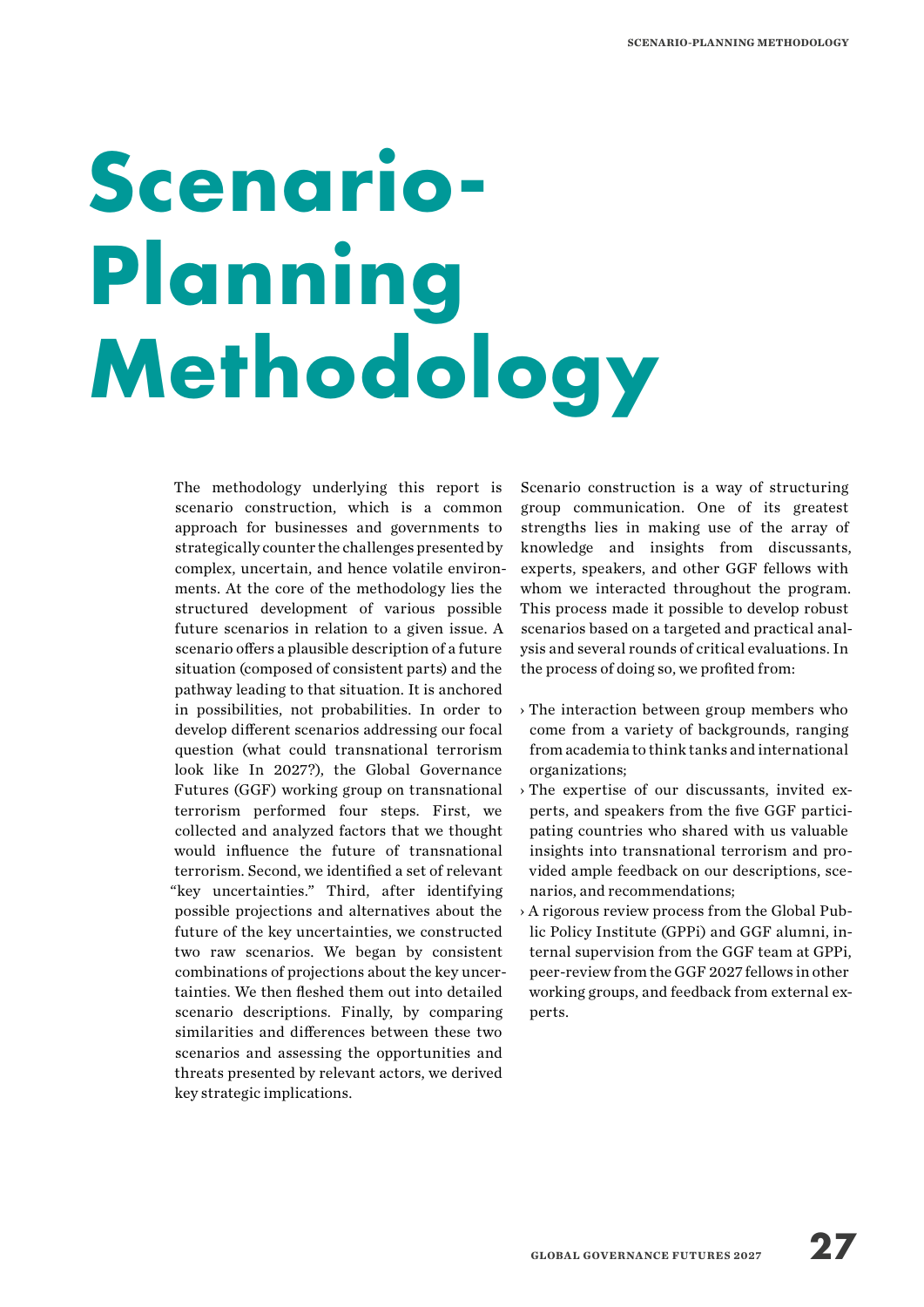## **Step One: Environment Scanning and Factor Identification**

In this first step, we tabulated the most salient social, economic, (geo)political and security developments, as well as technological and environmental shifts that are likely to significantly shape transnational terrorism throughout the

next decade. The list of approximately 50 variables that we collected included factors such as the structure of terrorist actors and groups, technological innovation, counter-terrorism efforts, and population movements (seen in Figure 1).

**IMPACT**



*Figure 1: Four Types of Factors that Impact the Future of Transnational Terrorism*

› Rule of law and access to justice

› Border control › Homegrown terror › Education › Identity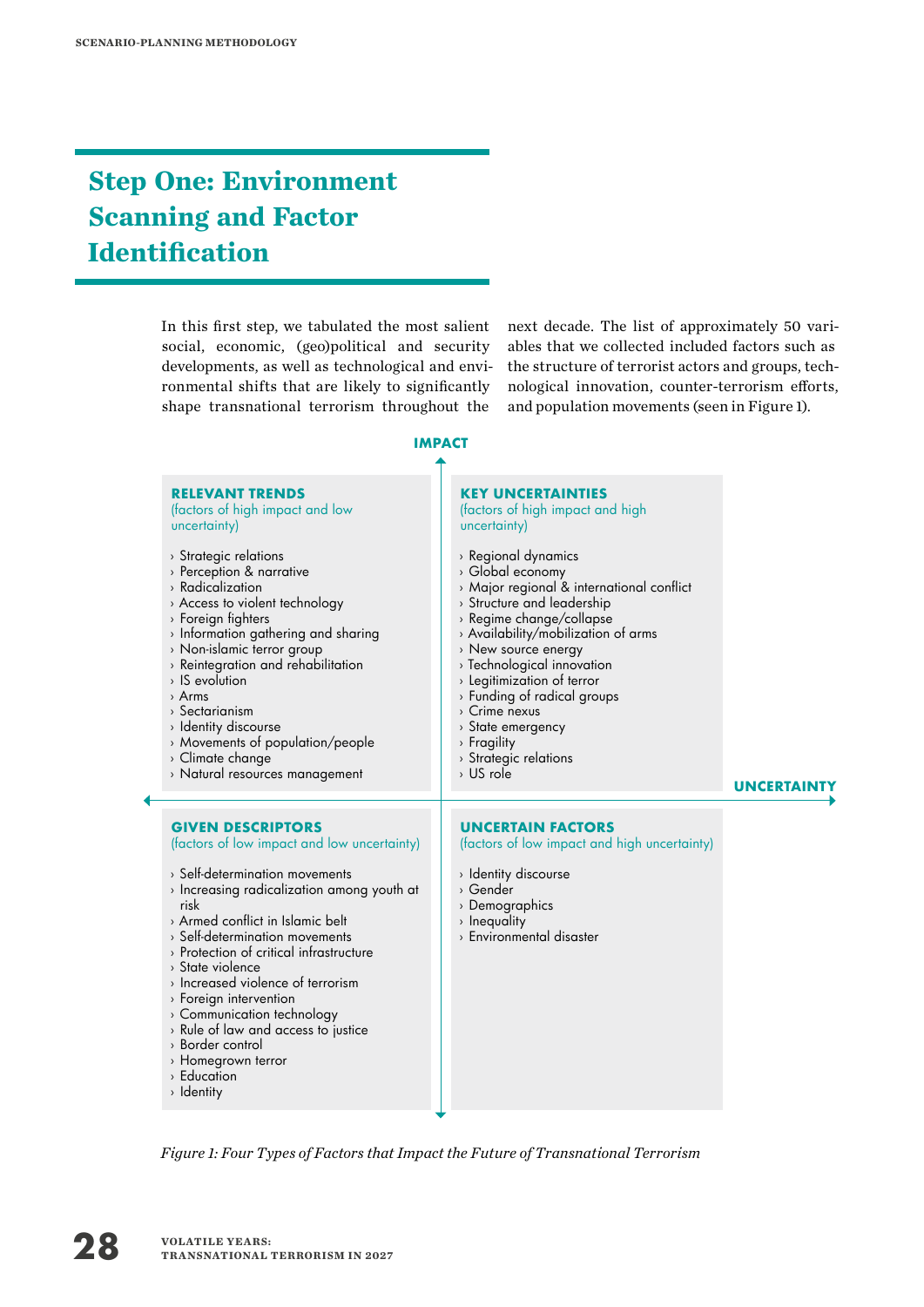### **Step Two: Factor Assessment and Key Factor Identification**

We analyzed these factors in terms of their potential impact and their level of uncertainty in terms of influencing the path of transnational terrorism. According to their locations on the dimensions of impact and uncertainty, we grouped all factors into four categories: relevant trends, key uncertainties, given descriptors, and uncertain factors, as shown in Figure 1. After long and intense discussions, we singled out eight factors

(or combined factors) that stood out and which, by encompassing all other factors, could serve as umbrella terms. These included: international and regional dynamics; global economy; drivers for violent radicalization; perception/narratives; international cooperation; preventing and countering violent extremism (CVE/PVE); technology; and forms and structures of terrorism.

## **Step Three: Scenario Construction**

Taking the eight key factors as our starting point, we created consistent combinations of projections in a structured group discussion using a morphological analysis. Ultimately, we constructed two abstract scenario frameworks: "Central Asia as a New Hotbed for Takfiri Terrorism" and "The Rise of Populist Terrorism." The combinations of projections, which formed the backbone of the two scenarios, are shown in Table 1. In the two scenarios, some factors took similar trajectories, while others developed in differing or opposing ways. For example, both scenarios envisioned an increase in antagonism or social divides as a driver for radicalization: In Scenario A, we pictured an increasing antagonism between the Central Asian governments and their respective societies due to growing socioeconomic hardship. In Scenario B, automation losers became pitted against those they considered responsible for their plight – be it governments, elites, major corporations, or foreigners. The two scenarios highlight different possibilities that can coexist, working from the same starting point.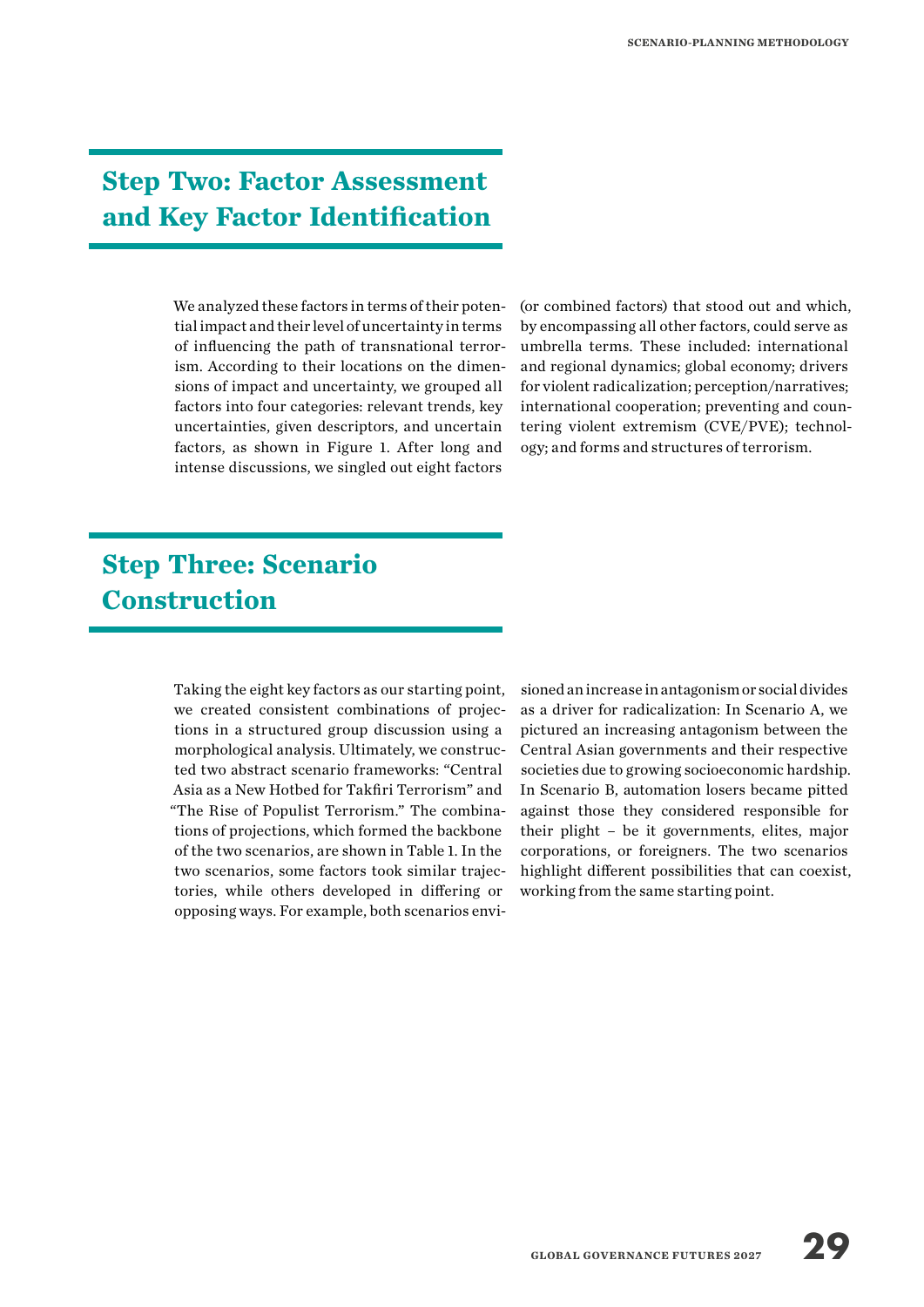|                                       | <b>SCENARIO A</b><br>(CENTRAL ASIA)                                   |                                                                   | <b>SCENARIO B</b><br>(POPULIST TERRORISM) |                                                                       |
|---------------------------------------|-----------------------------------------------------------------------|-------------------------------------------------------------------|-------------------------------------------|-----------------------------------------------------------------------|
| <b>Key uncertainties</b>              | Projection A                                                          | Projection B                                                      | Projection C                              | Projection D                                                          |
| International & regional<br>dynamics  | Regional explosion                                                    | Syria conflict is being<br>resolved                               | New/emerging<br>hotspots                  | Rising populism                                                       |
| Global economy                        | Major economic<br>collapse                                            | Labor market<br>disruptions                                       | Increase in price of oil                  | Economic growth &<br>prosperity                                       |
| Drivers for violent<br>radicalization | Socioeconomic<br>inequality                                           | Discontent over the<br>impact of automation                       | Sectarianism                              | Confidential<br>information leak                                      |
| Perceptions/narratives                | More isolation and<br>antagonistic views                              | Softening narratives,<br>strengthening<br>commonalities           | Continuous status<br>quo                  | New global enemy                                                      |
| <b>International cooperation</b>      | International<br>consensus on legal<br>frame for CT<br>(humanitarian) | International<br>consensus on legal<br>frame for CT<br>(military) | Establishment of a<br>global CT coalition | Status quo (tensions<br>continue)                                     |
| <b>CVE/PVE</b>                        | Implementation of<br>CVE/PVE                                          | Roll-out of the<br>concept of CVE/PVE                             | CVE/PVE is replaced<br>by other concepts  | Back to traditional CT<br>means                                       |
| Technology                            | Democratization of<br>dual-use technology                             | Strong surveillance                                               | Cyber terrorism                           | Improved education<br>through technology                              |
| Forms & structures of<br>terrorism    | Decentralization &<br>fragmentation of<br>inter-group structure       | Regional instability in<br>Afghanistan-Pakistan<br>region         | Re-centering of takfiri<br>network        | Individual attacks<br>without an<br>overarching<br>hierarchical group |

Projections in green exist both in Scenario A and Scenario B.

Projections in blue and in green together lead to Scenario A.

Projections in grey and in green together lead to Scenario B.

*Table 1: Key Uncertainties, Projections, and Scenario Construction*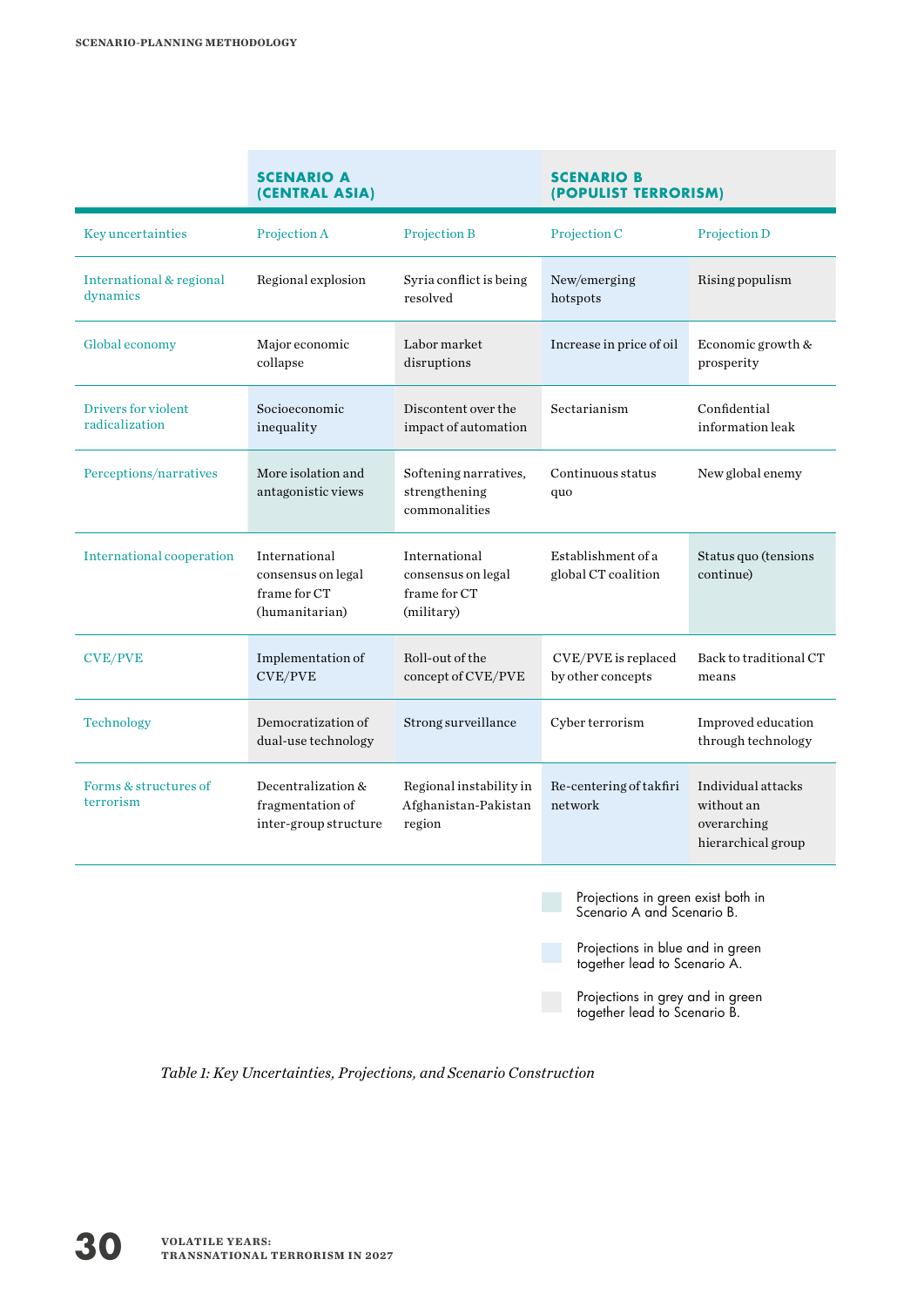**Step Four: Identifying Actor-Specific Opportunities and Threats and Deriving Strategic Implications**

> In this final step, we concentrated on identifying the most pertinent consequences that may arise from different scenarios. Simply put, consequences refer to both opportunities and threats in the eye of the main actors, which may include international or regional organizations, governments, non-government groups, multinational companies, civil societies, or think tanks, among other entities. Some opportunities and threats

are common across scenarios or multiple actors, while others are scenario-dependent, or actorcontingent. After identifying potential windows of opportunity as well as threats, we derived strategic implications across the scenarios that hopefully improve not only our understanding of the future, but also our preparations for potential changes and related challenges in the coming decade.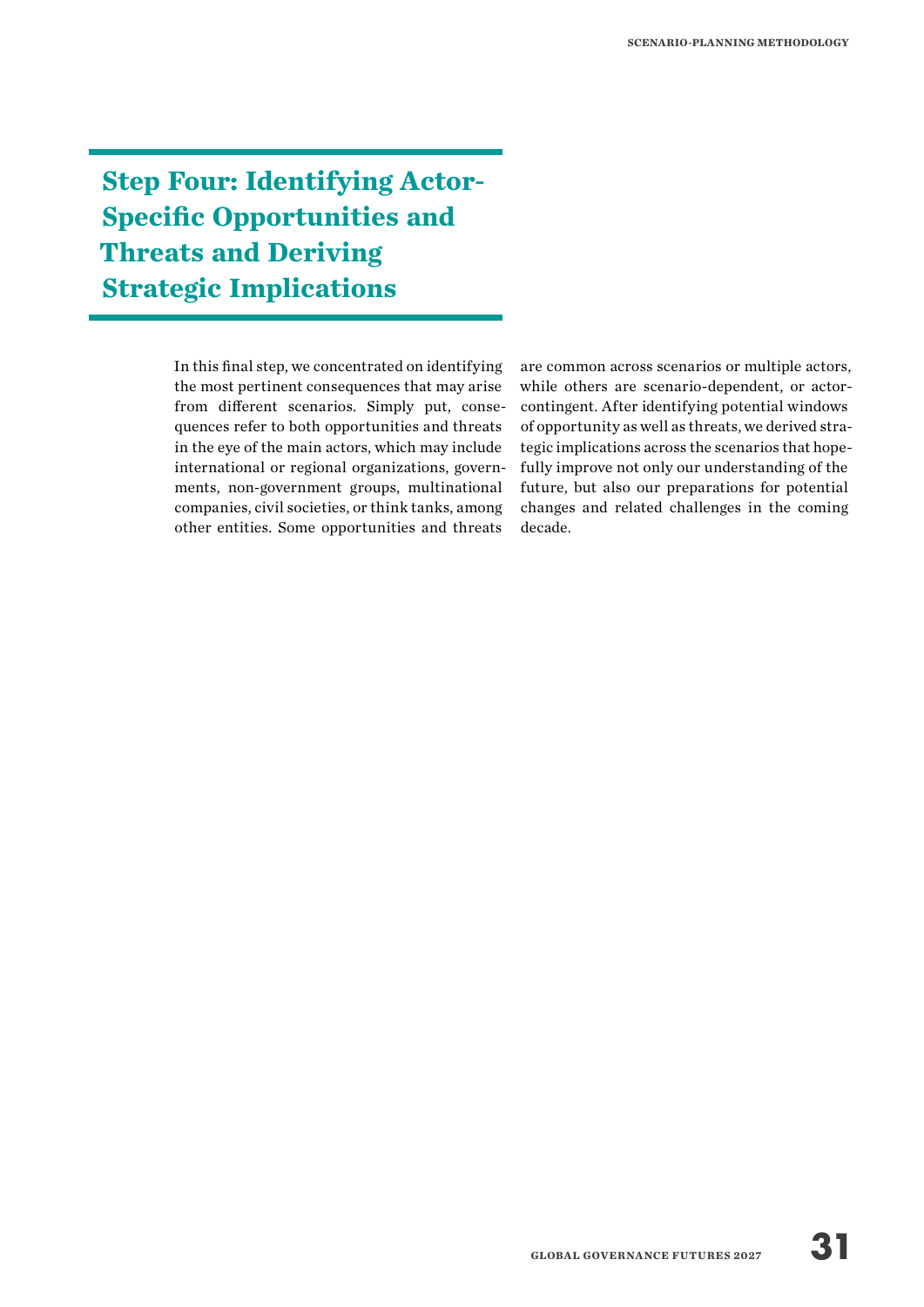# **Fellows of the Transnational Terrorism Working Group**

#### **Aryaman Bhatnagar** Program Advisor on Peace and Security, Friedrich Ebert Stiftung India

**Elisa D. Lux** Former Political Affairs Officer, United Nations Department of Peacekeeping Operations

**Yuan Ma** Instructor Department of Strategic Studies, National Defence University of the People's Liberation Army of China

**Minako Manome** Livelihoods and Recovery Specialist, United Nations Development Programme in Jordan